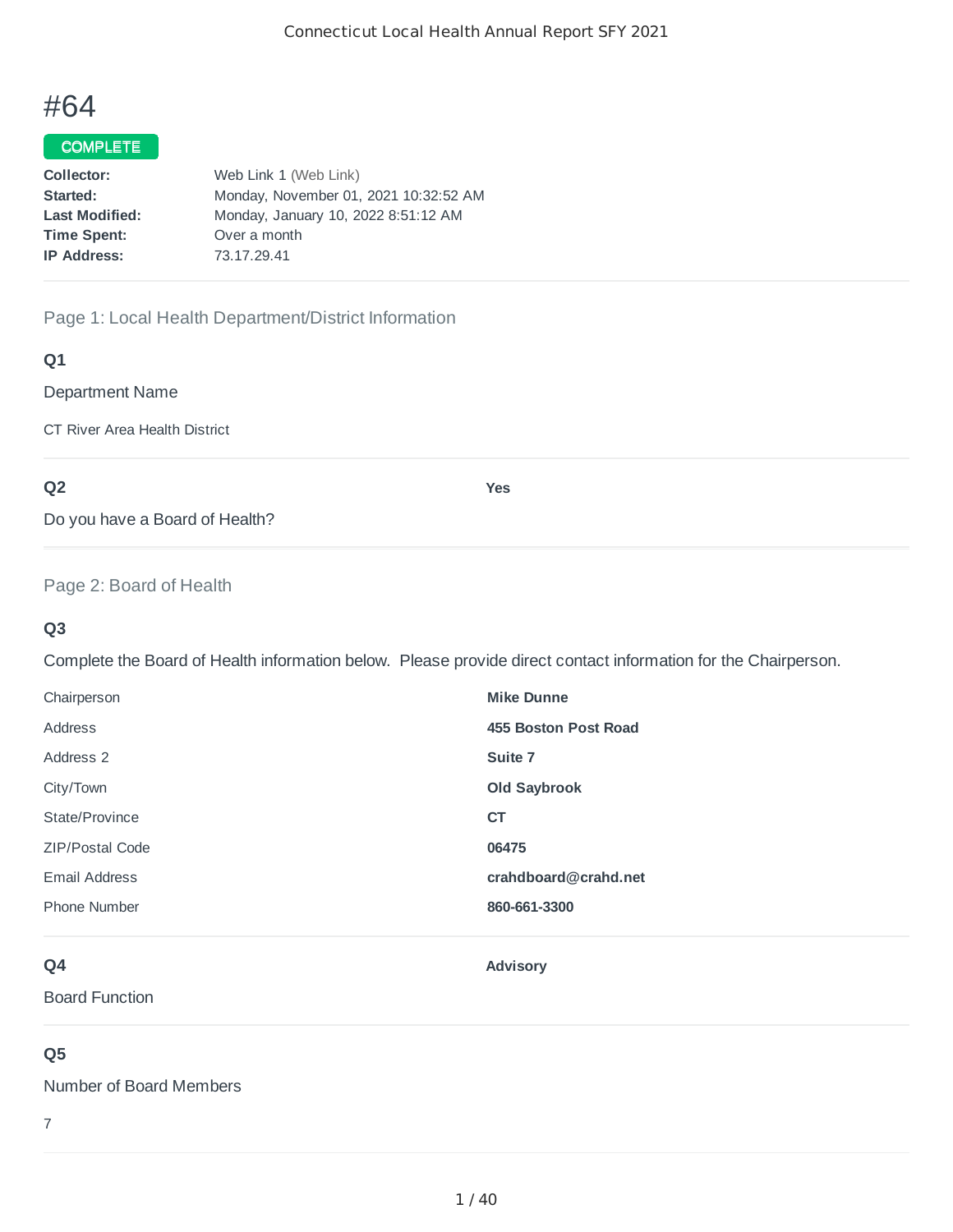# Page 3: Director of Health and Local Health Department Information

| Q <sub>6</sub>                                                                                                                                                                                                                                                                                                                                                                 |                                                                                                |                  |
|--------------------------------------------------------------------------------------------------------------------------------------------------------------------------------------------------------------------------------------------------------------------------------------------------------------------------------------------------------------------------------|------------------------------------------------------------------------------------------------|------------------|
| Director of Health                                                                                                                                                                                                                                                                                                                                                             |                                                                                                |                  |
| Name                                                                                                                                                                                                                                                                                                                                                                           | <b>Scott Martinson</b>                                                                         |                  |
| Degree(s)                                                                                                                                                                                                                                                                                                                                                                      | <b>BS MS MPH</b>                                                                               |                  |
| Number of hours in Director of Health's average work week                                                                                                                                                                                                                                                                                                                      | 70                                                                                             |                  |
| Q7                                                                                                                                                                                                                                                                                                                                                                             | Minimum Annual Salary                                                                          | 90000            |
| Please list salary figures as whole dollars per year.                                                                                                                                                                                                                                                                                                                          | Maximum Annual Salary<br><b>Actual Annual Salary</b>                                           | 120000<br>104000 |
| Q <sub>8</sub>                                                                                                                                                                                                                                                                                                                                                                 | <b>Yes</b>                                                                                     |                  |
| An Acting Director of Health is defined as an approved<br>individual covering for a Director of Health when he or she<br>is absent, for example, due to a vacation, medical leave,<br>conference, or position vacancy. See Connecticut<br>General Statute Section 19a-200 or 19a-244.Do you have<br>a staff person(s) who is the Acting Director of Health in<br>your absence? |                                                                                                |                  |
| Q <sub>9</sub><br>If no, how do you assure coverage when the Director of<br>Health is absent?                                                                                                                                                                                                                                                                                  | A Director of Health in a neighboring<br>municipality/health district without a formal MOU/MOA |                  |
| Q10                                                                                                                                                                                                                                                                                                                                                                            | <b>No</b>                                                                                      |                  |
| Does your department include a Housing Department?                                                                                                                                                                                                                                                                                                                             |                                                                                                |                  |
| Q11                                                                                                                                                                                                                                                                                                                                                                            | <b>No</b>                                                                                      |                  |
| Does your department include a Social Services<br>Department?                                                                                                                                                                                                                                                                                                                  |                                                                                                |                  |
| Q12                                                                                                                                                                                                                                                                                                                                                                            | <b>No</b>                                                                                      |                  |
| Does your department include additional non-public health<br>programs?                                                                                                                                                                                                                                                                                                         |                                                                                                |                  |
| Q13                                                                                                                                                                                                                                                                                                                                                                            | <b>No</b>                                                                                      |                  |
| Are there any collective bargaining units in your<br>department?                                                                                                                                                                                                                                                                                                               |                                                                                                |                  |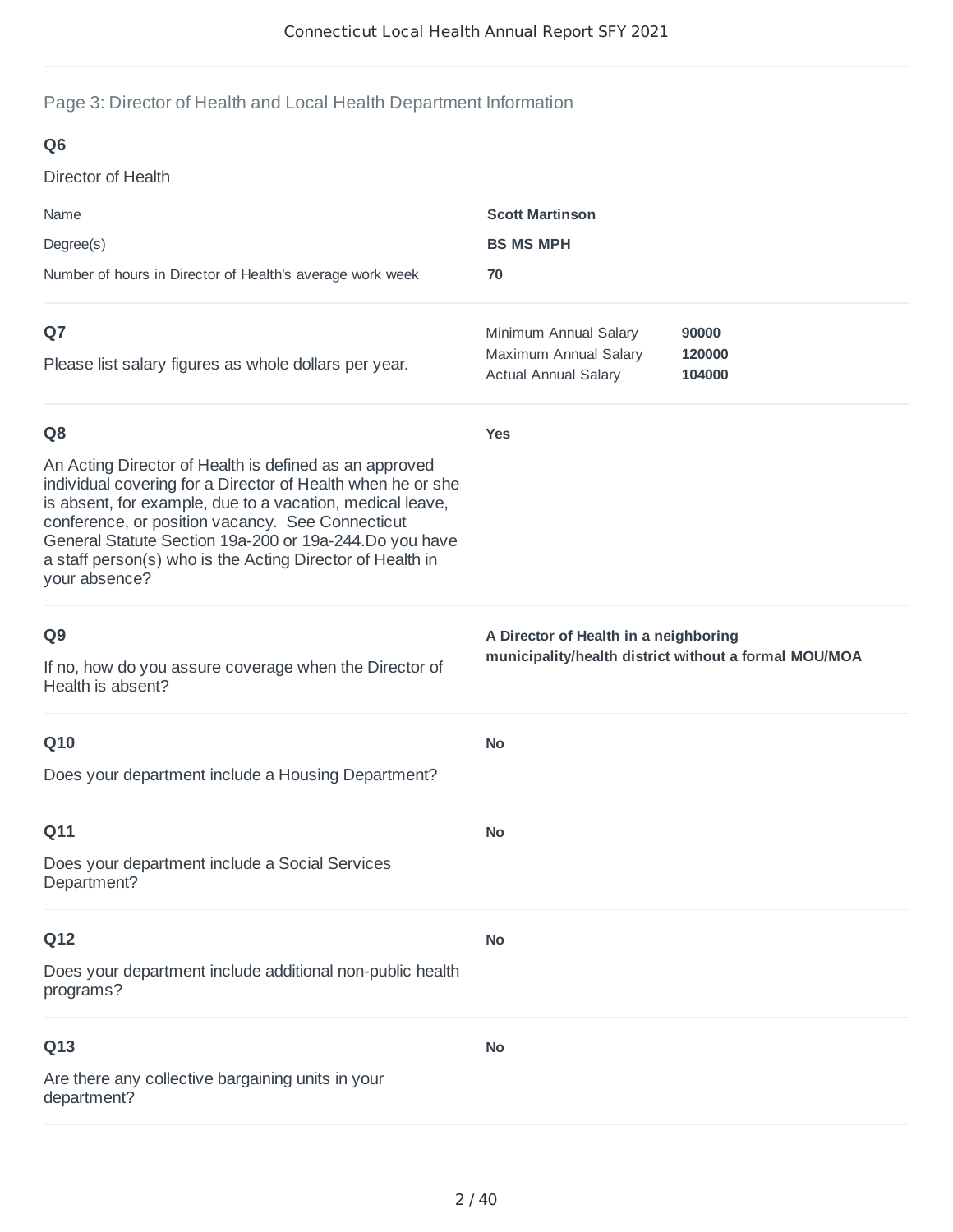| Q14<br>Which of the following best describes your department with<br>respect to participation in the Public Health Accreditation<br>Board's national accreditation program? | My department has not decided whether to apply for<br>accreditation |
|-----------------------------------------------------------------------------------------------------------------------------------------------------------------------------|---------------------------------------------------------------------|
| Q15                                                                                                                                                                         | Have not decided on a target year                                   |
| In what calendar year does your department anticipate<br>registering in e-PHAB in order to pursue accreditation?                                                            |                                                                     |
|                                                                                                                                                                             |                                                                     |

# Page 4: Local Health Personnel

# **Q16**

Administrative

|                                        | Full Time | Part Time | Contracted | Min. Salary-Hourly               | Max. Salary-Hourly |
|----------------------------------------|-----------|-----------|------------|----------------------------------|--------------------|
| Assistant or Deputy Director of Health | $\bf{0}$  |           |            |                                  |                    |
| Environmental Health Supervisor        | 1         |           |            |                                  |                    |
| Nursing Supervisor                     | 1         |           |            |                                  |                    |
| Office Manager                         | 1         |           |            |                                  |                    |
| Bookkeeper                             |           |           |            |                                  |                    |
| Secretary                              |           |           |            |                                  |                    |
|                                        |           |           |            |                                  |                    |
| Q17                                    |           |           |            | Respondent skipped this question |                    |

Medical

3 / 40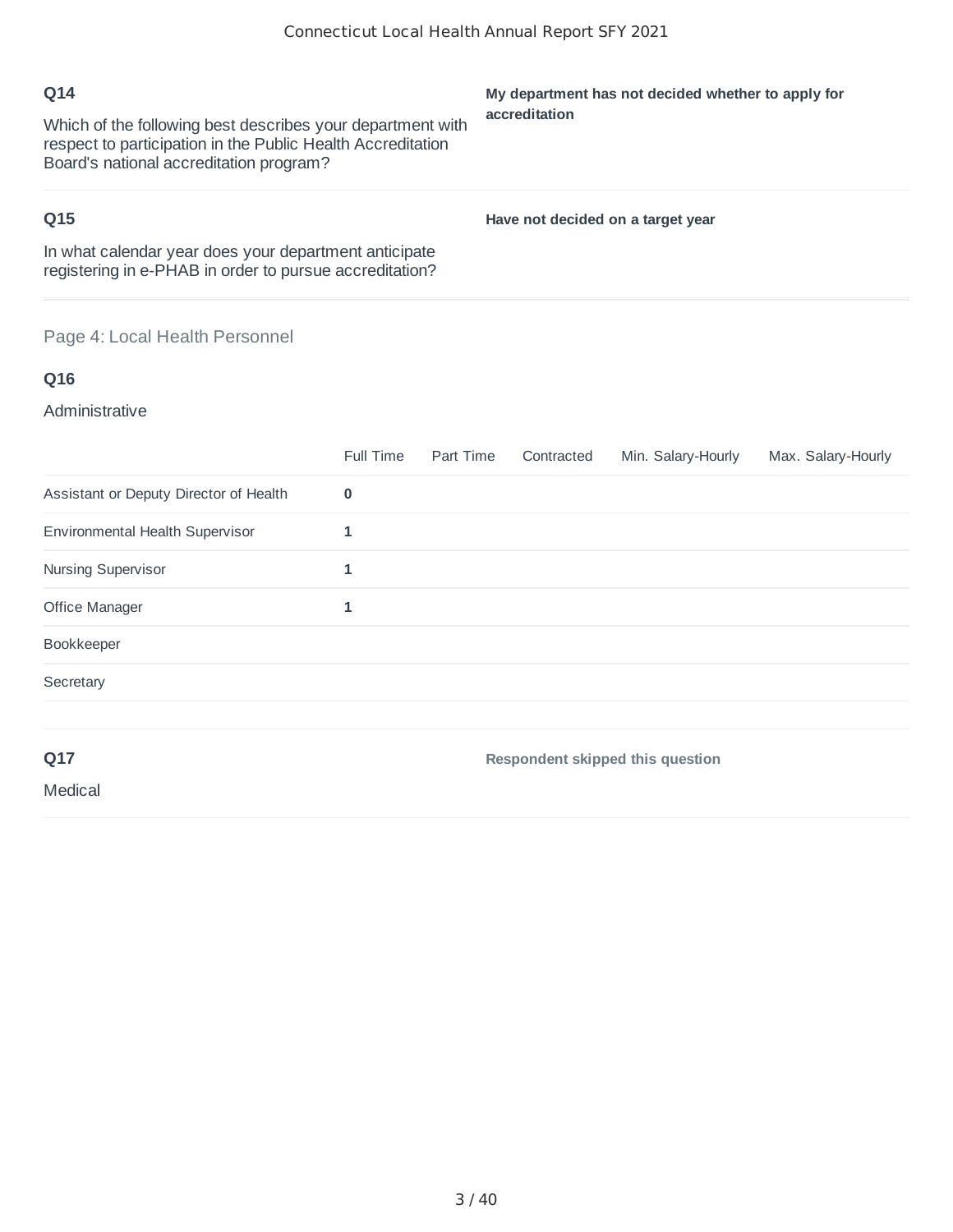# **Q18**

# Public Health

|                                                               | Full<br>Time | Part<br>Time | Contracted | Min. Salary-<br>Hourly | Max. Salary-<br>Hourly |
|---------------------------------------------------------------|--------------|--------------|------------|------------------------|------------------------|
| Emergency Preparedness Coordinator                            |              | 1            |            |                        |                        |
| Environmental Health Inspector (e.g., food, lead,<br>housing) | 3            |              |            |                        |                        |
| Epidemiologist                                                |              |              |            |                        |                        |
| <b>Health Educator</b>                                        |              | 1            |            |                        |                        |
| Outreach Worker                                               |              |              |            |                        |                        |
| Other Paid Worker (Please describe below)                     |              |              |            |                        |                        |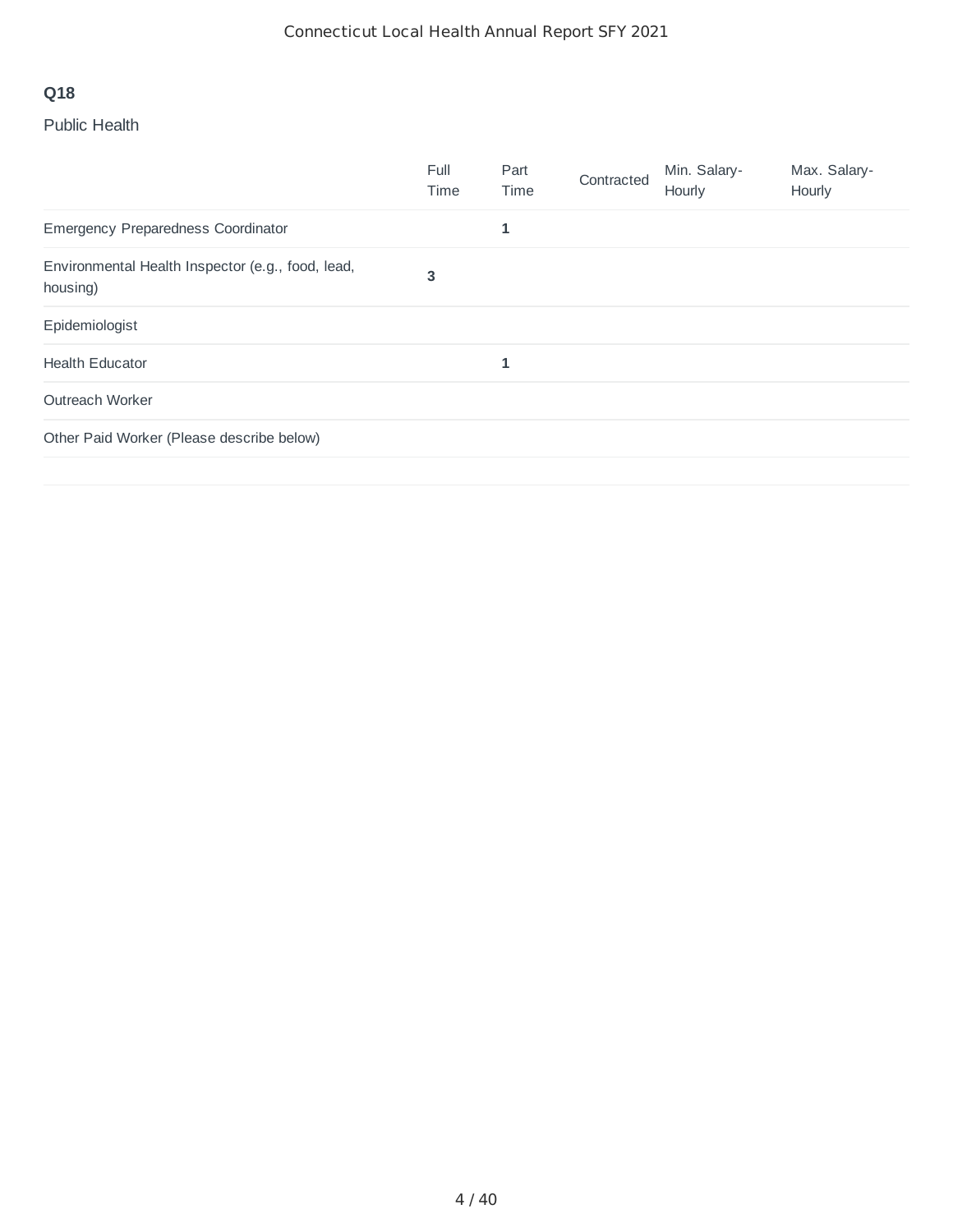# **Q19**

How many of your staff have the following licenses and/or certifications?

|                               | $\#$                    |  |
|-------------------------------|-------------------------|--|
| Dental Hygienist (RHD)        |                         |  |
| Dentist (DMD/DDS)             |                         |  |
| Food Inspector                | $\overline{3}$          |  |
| <b>Health Educator (CHES)</b> |                         |  |
| <b>Lead Assessor</b>          |                         |  |
| Lead Inspector                | $\overline{2}$          |  |
| Nurse (RN/APRN)               | $\overline{2}$          |  |
| Pharmacist (RPh)              |                         |  |
| Phase I SSDS                  | $\pmb{4}$               |  |
| Phase II SSDS                 | $\mathbf{3}$            |  |
| Physician (MD/DO)             |                         |  |
| Registered Dietitian (RD)     |                         |  |
| Registered Sanitarian (RS)    | $\overline{\mathbf{4}}$ |  |
| Social Worker (LSW)           |                         |  |
| Veterinarian (DVM/VMD)        |                         |  |
| Other (Please describe below) |                         |  |
|                               |                         |  |

# Page 5: Public Health Department Revenue

| <b>Q20</b>                                  | Amount \$ | 188031   |
|---------------------------------------------|-----------|----------|
| DPH funds - all regardless of source        |           |          |
| Q21<br>State funds - other than DPH         | Amount \$ | $\bf{0}$ |
| Q <sub>22</sub><br>Federal sources - direct | Amount \$ | 26000    |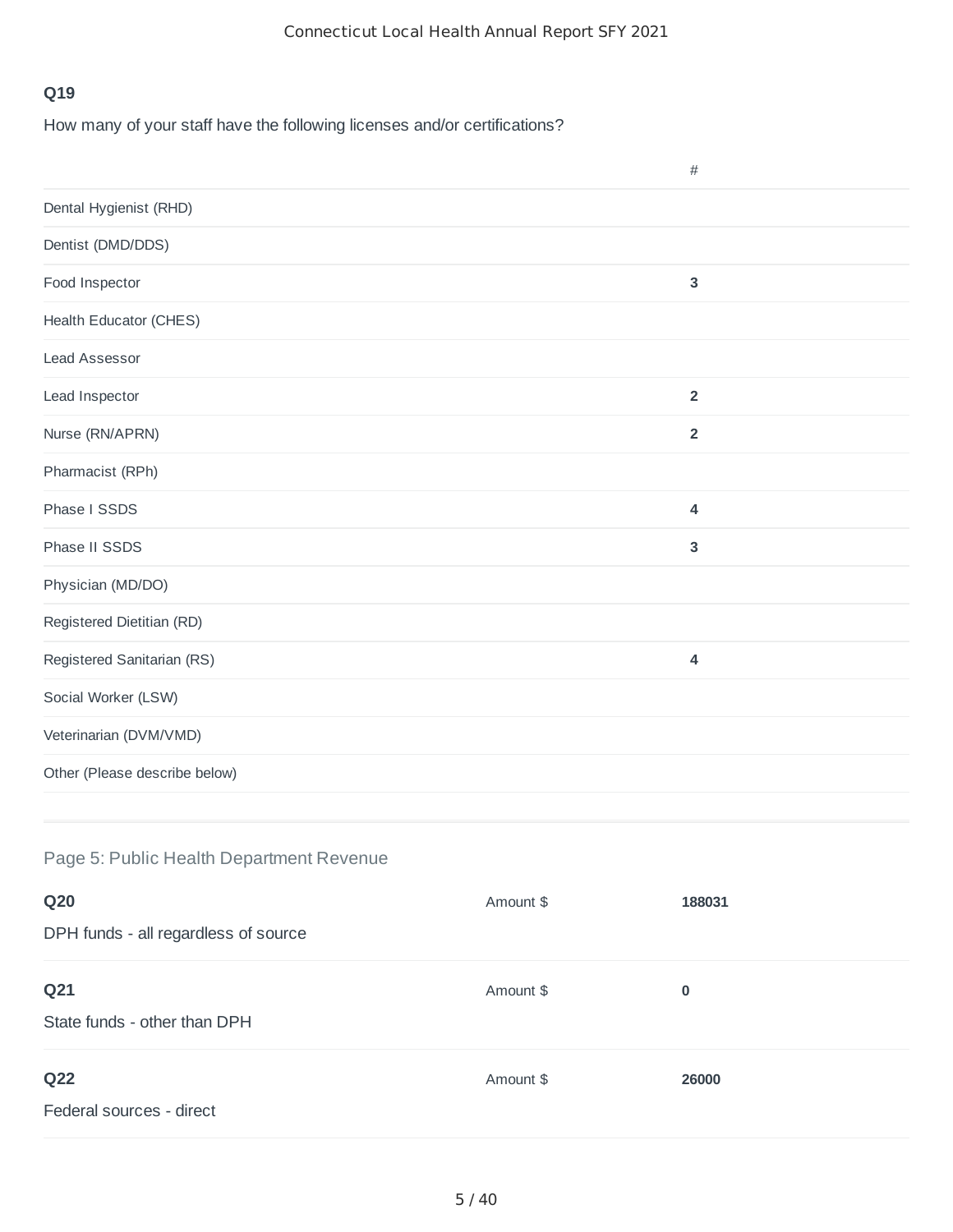#### Connecticut Local Health Annual Report SFY 2021

| Q <sub>23</sub>                      | Amount \$                        | 200000 |
|--------------------------------------|----------------------------------|--------|
| Licensure/Permit fees                |                                  |        |
| <b>Q24</b>                           | Amount \$                        | 456000 |
| Local funds - city/town sources      |                                  |        |
| Q <sub>25</sub>                      | Respondent skipped this question |        |
| Medicaid                             |                                  |        |
| <b>Q26</b>                           | Respondent skipped this question |        |
| Medicare                             |                                  |        |
| Q27                                  | Respondent skipped this question |        |
| Other revenue                        |                                  |        |
| <b>Q28</b>                           | Respondent skipped this question |        |
| Patient personal fees                |                                  |        |
| Q29                                  | Respondent skipped this question |        |
| Private foundations                  |                                  |        |
| <b>Q30</b>                           | Respondent skipped this question |        |
| Private health insurance             |                                  |        |
| Q31                                  |                                  |        |
| What is your total operating budget? |                                  |        |

870000

Page 7: 10 ES - #1 Monitor health status to identify and solve community health problems

**Q32**

**No**

Requirement 1: My department has participated in or conducted a local community health assessment (CHA) within the last five years.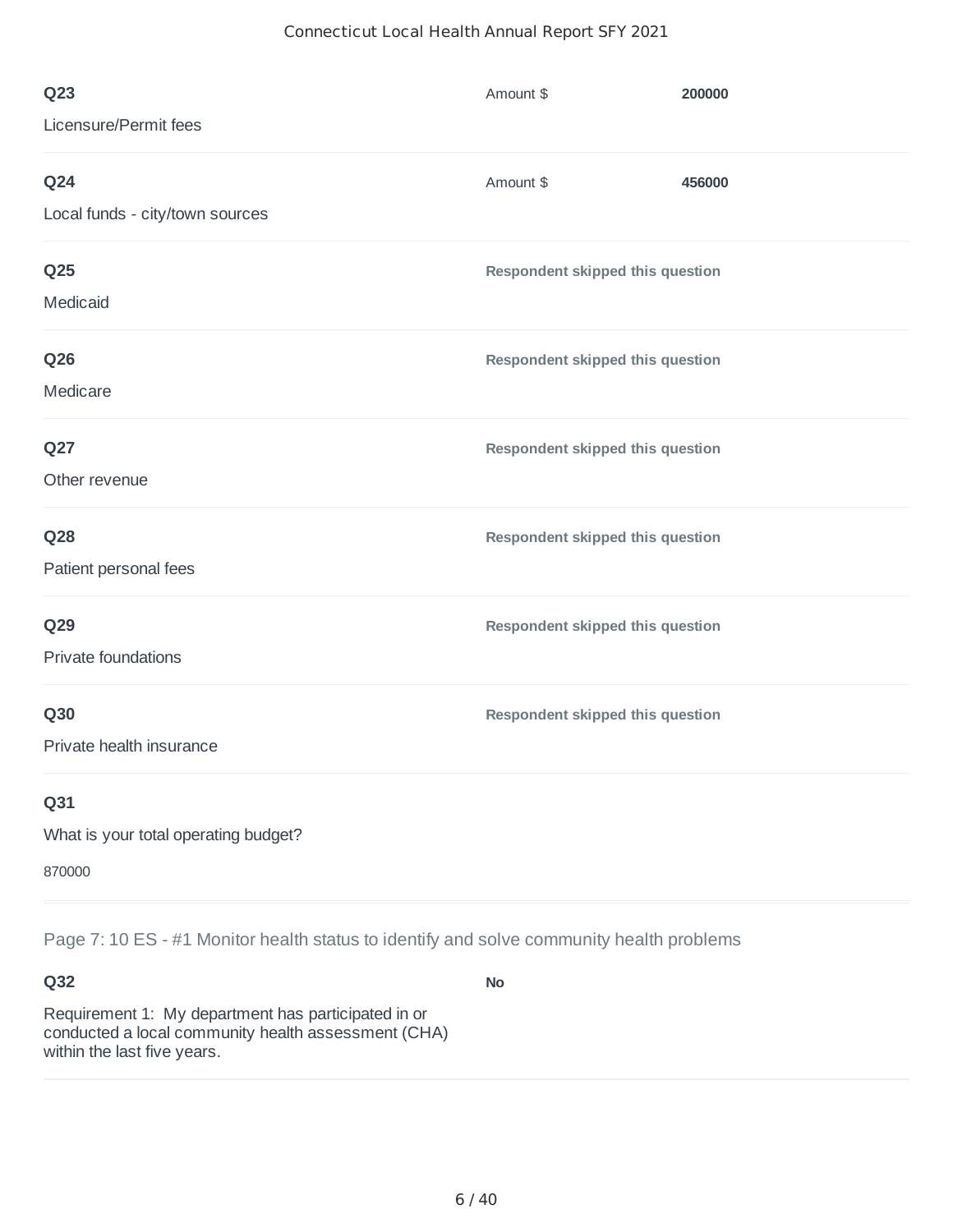| Q <sub>33</sub><br>If yes, does the CHA include? (Select all that apply)                                                                                                                                                                                                                                  | Respondent skipped this question |
|-----------------------------------------------------------------------------------------------------------------------------------------------------------------------------------------------------------------------------------------------------------------------------------------------------------|----------------------------------|
| Q <sub>34</sub><br>If yes, please upload the CHA or provide web link.                                                                                                                                                                                                                                     | Respondent skipped this question |
| Q35<br>Web link/URL                                                                                                                                                                                                                                                                                       | Respondent skipped this question |
| Q36<br>Requirement 2: My department shared the findings from<br>the community health assessment with the residents in<br>my jurisdiction and asked for their input.                                                                                                                                       | <b>No</b>                        |
| Q <sub>37</sub><br>If yes, what methods did you use to seek input from<br>residents? (Select all that apply)                                                                                                                                                                                              | Respondent skipped this question |
| Q38<br>Requirement 3: My department routinely gathers<br>information, collects data and/or conducts community<br>dialogues specific to populations or geographic areas in<br>the community where health inequities and poorer health<br>indicators were identified in the community health<br>assessment. | <b>No</b>                        |
| Q39<br>If yes, how is the data provided? (Select all that apply)                                                                                                                                                                                                                                          | Respondent skipped this question |
| Page 8: 10 ES - #1 Monitor health status to identify and solve community health problems                                                                                                                                                                                                                  |                                  |
| Q40<br>Requirement 1: My department shared the results of the<br>community health assessment with the<br>partners/stakeholders and the public.                                                                                                                                                            | <b>No</b>                        |
| Q41<br>If yes, how did your department share the results of the<br>CHA? (Select all that apply)                                                                                                                                                                                                           | Respondent skipped this question |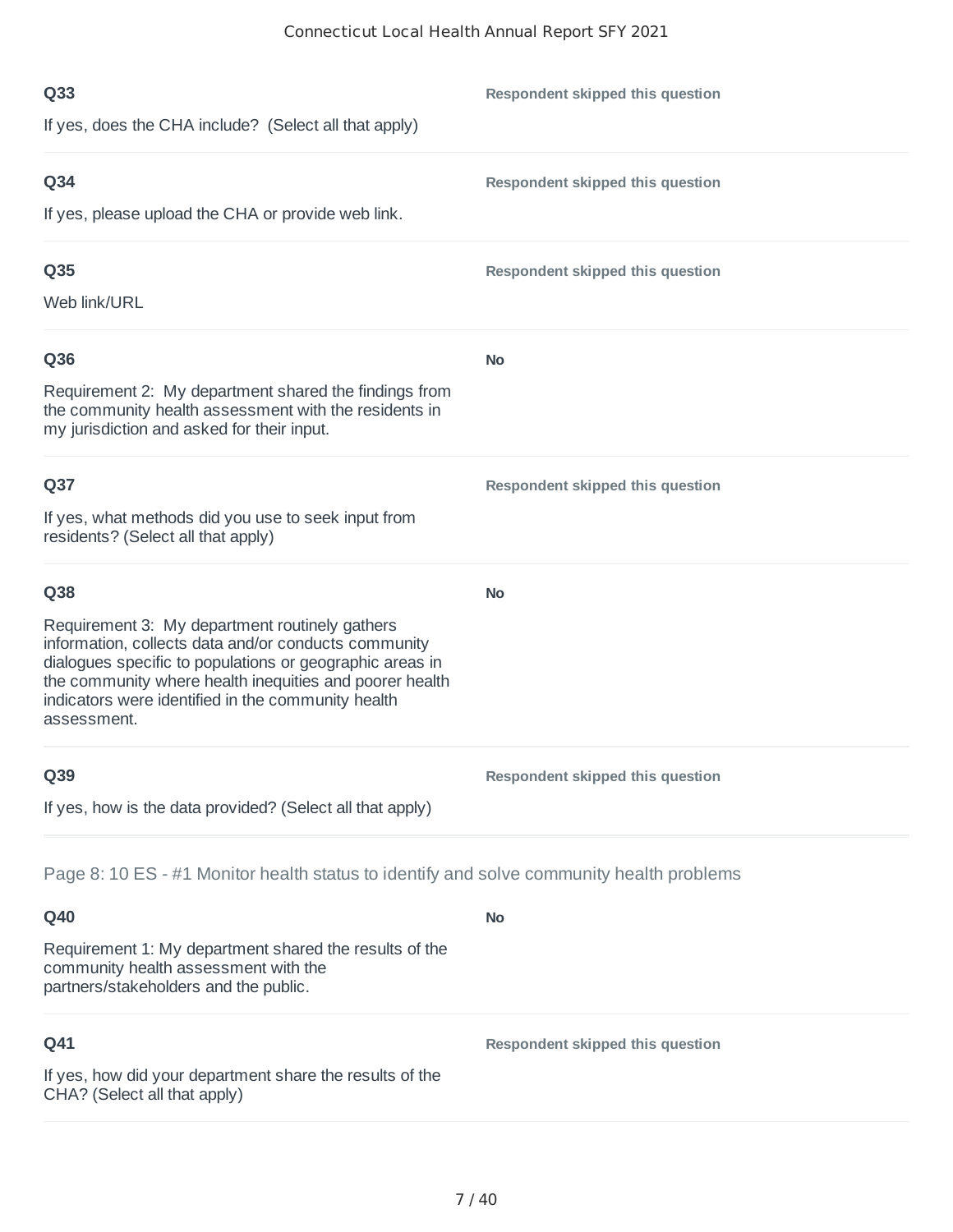Page 9: 10 ES - #1 Monitor health status to identify and solve community health problems

| Q42                                                                                                                                                                                                                                     | <b>Yes</b>                                                                      |
|-----------------------------------------------------------------------------------------------------------------------------------------------------------------------------------------------------------------------------------------|---------------------------------------------------------------------------------|
| Requirement 1: My department has written processes<br>and/or protocols used to collect surveillance data from<br>multiple sources and to review and analyze the data.                                                                   |                                                                                 |
| Q43                                                                                                                                                                                                                                     | Fax,                                                                            |
| If yes, how are the data collected? (Select all that apply)                                                                                                                                                                             | Emails,<br><b>Electronic data</b>                                               |
| Q44                                                                                                                                                                                                                                     | <b>Yes</b>                                                                      |
| Requirement 2: My department has written processes<br>and/or protocols that (1) specify which surveillance data<br>are confidential and (2) assure the confidential data are<br>maintained and handled in a secure confidential manner. |                                                                                 |
| Q45                                                                                                                                                                                                                                     |                                                                                 |
| If yes, please upload the protocol.                                                                                                                                                                                                     |                                                                                 |
| Conf. Policy.docx (57.2KB)                                                                                                                                                                                                              |                                                                                 |
| Q46                                                                                                                                                                                                                                     | Respondent skipped this question                                                |
| If no, is the protocol in development?                                                                                                                                                                                                  |                                                                                 |
| Q47                                                                                                                                                                                                                                     | <b>Yes</b>                                                                      |
| Requirement 3: My department has a 24/7 contact system<br>or protocol to collect data from those who report data to<br>my department.                                                                                                   |                                                                                 |
| Q48                                                                                                                                                                                                                                     | Email address,                                                                  |
| If yes, how does your department collect the data 24/7?<br>(Select all that apply)                                                                                                                                                      | Health department's website,<br>Designated contact person or a list of contacts |
| Q49                                                                                                                                                                                                                                     | <b>Yes</b>                                                                      |
| Requirement 4: My department regularly uses the state<br>DPH surveillance systems.                                                                                                                                                      |                                                                                 |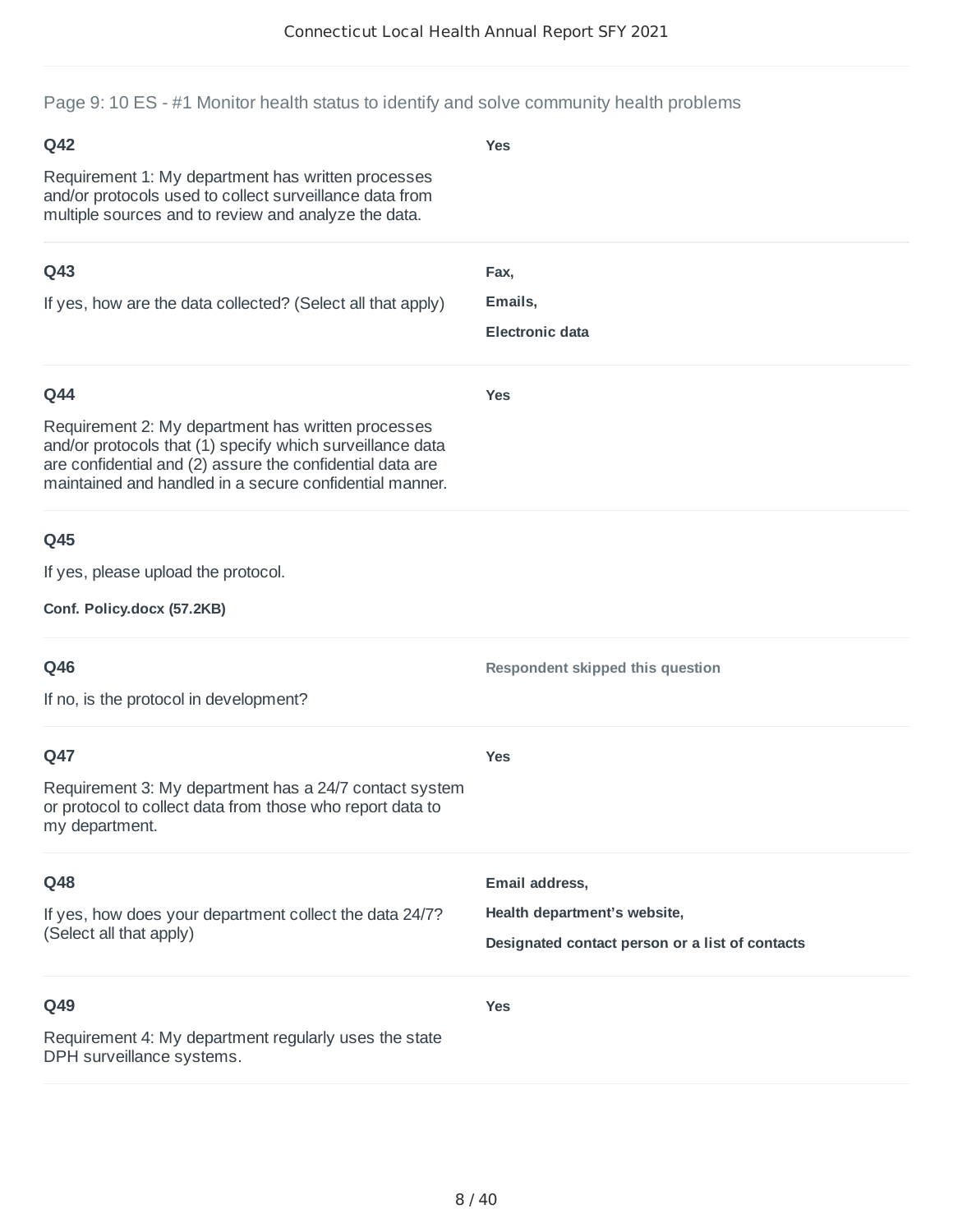| <b>O50</b>                                            | CTSITE (childhood lead),      |
|-------------------------------------------------------|-------------------------------|
| If yes, which surveillance systems do your department | CTEDSS (reportable diseases), |
| use? (Select all that apply)                          | <b>CTWiz (immunizations)</b>  |

### **Q51**

How many staff have been trained to use any of the state surveillance systems?

#### 2

Page 10: 10 ES - #1 Monitor health status to identify and solve community health problems

| Q52                                                                                                                                   | <b>Yes</b>                |
|---------------------------------------------------------------------------------------------------------------------------------------|---------------------------|
| Requirement 1: My department has been involved in the<br>collection of primary quantitative data in addition to<br>surveillance data. |                           |
| Q53                                                                                                                                   | Surveys of target groups, |
| If yes, how has your department collected primary<br>quantitative data? (Select all that apply)                                       | <b>Inspection data</b>    |
| Q54                                                                                                                                   | <b>Yes</b>                |
| Requirement 2: My department has been involved in the<br>collection of primary qualitative data.                                      |                           |
| Q55                                                                                                                                   | Focus groups,             |
| If yes, how your department has been involved in the<br>collection of primary qualitative data? (Select all that apply)               | Key informant interviews  |
| Q56                                                                                                                                   | <b>Yes</b>                |
| Requirement 3: My department uses standardized data<br>collection instruments to collect quantitative or qualitative<br>data.         |                           |

Page 11: 10 ES - #1 Monitor health status to identify and solve community health problems

**Q57** Requirement 1: My department analyses various types of data and draws conclusions. **Yes**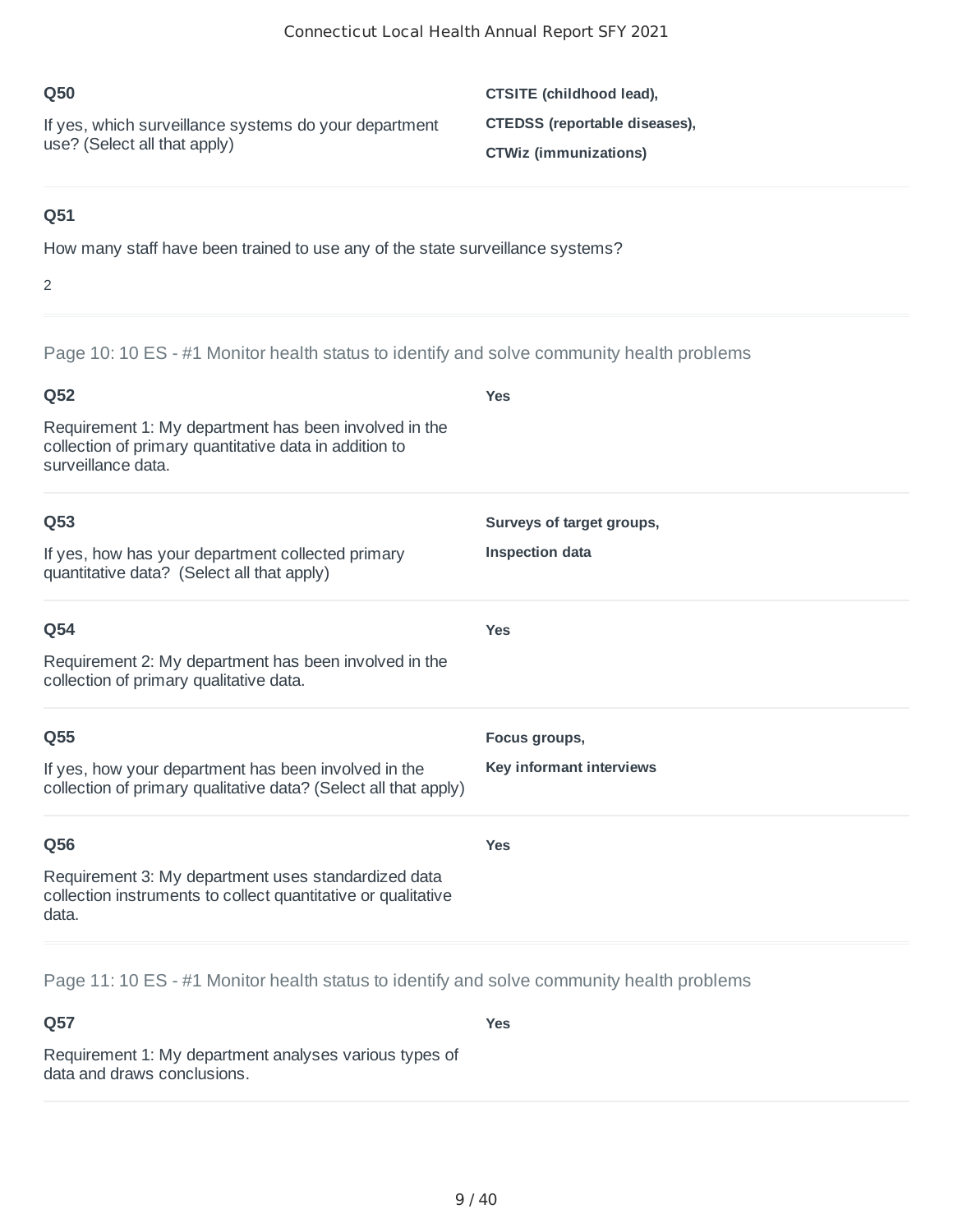| Q58                                                                                   | Defined timelines,                                                     |
|---------------------------------------------------------------------------------------|------------------------------------------------------------------------|
| If yes, do the analyses of the data include the following?<br>(Select all that apply) | Comparison of the data to other local agencies, the<br>state or nation |
| Q59                                                                                   | <b>Yes</b>                                                             |
| Requirement 2: My department shares data and data<br>analyses.                        |                                                                        |
|                                                                                       |                                                                        |
| Q60                                                                                   | Internal staff,                                                        |
| If yes, with whom does you department share the data and                              | Community groups,                                                      |
| data analyses? (Select all that apply)                                                | <b>Public Health Partners,</b>                                         |
|                                                                                       | Elected officials,                                                     |
|                                                                                       | Department of Public Health or other state entities,                   |
|                                                                                       | Board of Health,                                                       |
|                                                                                       | Residents,                                                             |

Page 12: 10 ES - #1 Monitor health status to identify and solve community health problems

| Q61                                                                                                                                                                                           | <b>Yes</b>                       |
|-----------------------------------------------------------------------------------------------------------------------------------------------------------------------------------------------|----------------------------------|
| Requirement 1: My department has used data to develop<br>policies, processes, programs or interventions or to revise<br>or expand existing policies, processes, programs or<br>interventions. |                                  |
| Q62                                                                                                                                                                                           | Licensing/Permitting Program,    |
| If yes, how has the department used data? (Select all that<br>apply)                                                                                                                          | <b>Health Promotion Programs</b> |

Page 13: 10 ES - #1 Monitor health status to identify and solve community health problems

**Q63**

**Yes**

Requirement 1: My department provides summaries or fact sheets of community health data.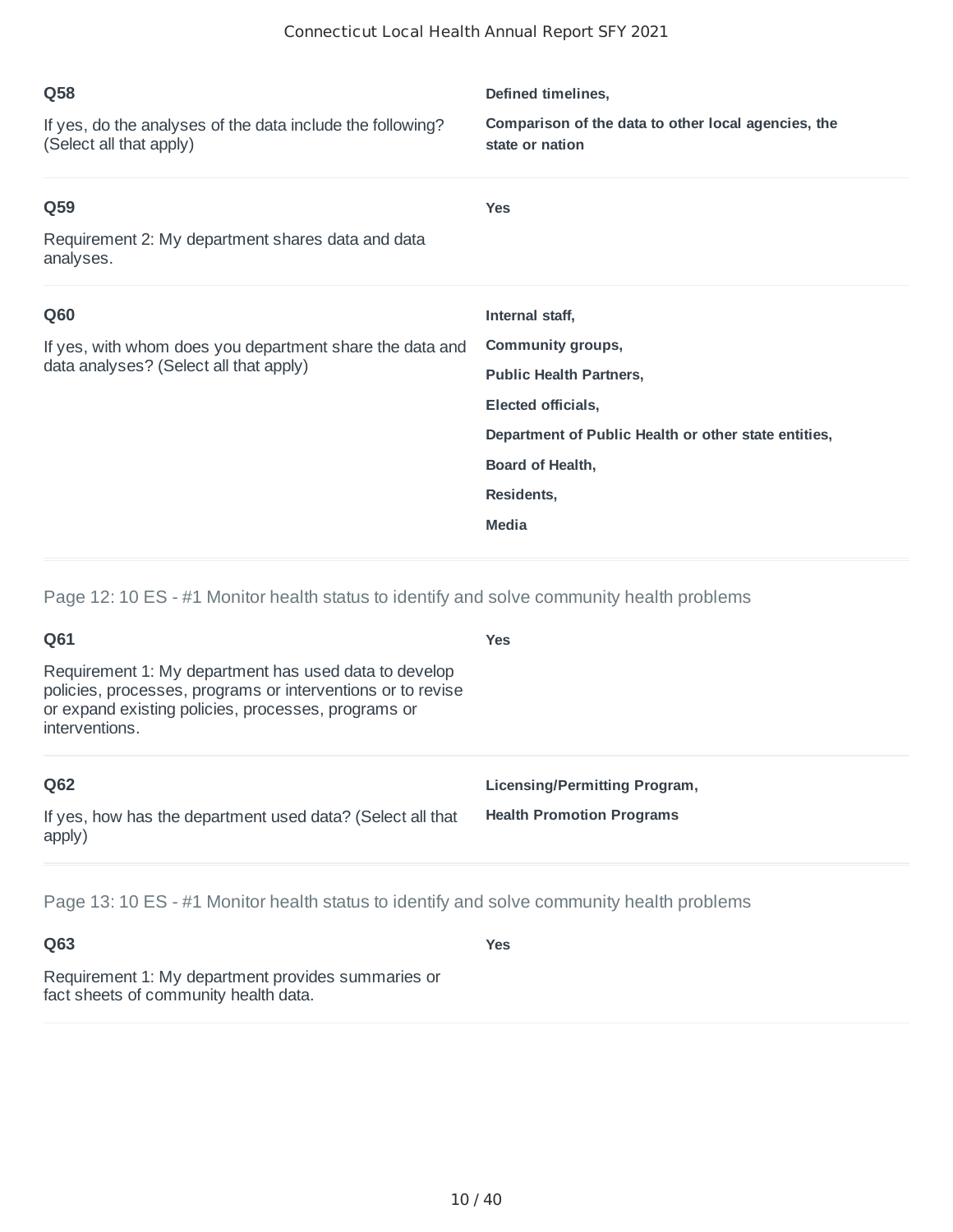| Q64                                                                               | Residents,                      |
|-----------------------------------------------------------------------------------|---------------------------------|
| If yes, who are the summaries/fact sheets shared with?<br>(Select all that apply) | Public health partners,         |
|                                                                                   | Community groups,               |
|                                                                                   | Key stakeholders,               |
|                                                                                   | Other local health departments, |
|                                                                                   | Elected officials,              |
|                                                                                   | <b>Board of Health,</b>         |
|                                                                                   | <b>Media</b>                    |
|                                                                                   |                                 |

Page 14: 10 ES - #2 Diagnose and investigate health problems and health hazards in the community

| Q65                                                                                                                                                                                                                       | <b>Yes</b>                     |
|---------------------------------------------------------------------------------------------------------------------------------------------------------------------------------------------------------------------------|--------------------------------|
| Requirement 1: My department has a written protocol that<br>includes a procedure for conducting investigations of<br>suspected or identified health problems and environmental<br>and occupational public health hazards. |                                |
| Q66                                                                                                                                                                                                                       | Internal staff.                |
| If yes, for which of the following entities does the protocol<br>delineate the assignment of responsibilities? (Select all that<br>apply)                                                                                 | <b>Contractors/consultants</b> |

**Yes**

**Yes**

**Yes**

Page 15: 10 ES - #2 Diagnose and investigate health problems and health hazards in the community

### **Q67**

Requirement 1: My department conducts reviews or programmatic evaluations (e.g., After Action Report) of investigations to ensure capacity to respond to outbreaks of infectious disease.

### **Q68**

Requirement 2: My department has a written report or other documentation of a completed investigation of a noninfectious health problem or hazard.

Page 16: 10 ES - #2 Diagnose and investigate health problems and health hazards in the community

### **Q69**

Requirement 1: My department has a tracking log or audit on investigations that includes reporting lab test results and investigation results.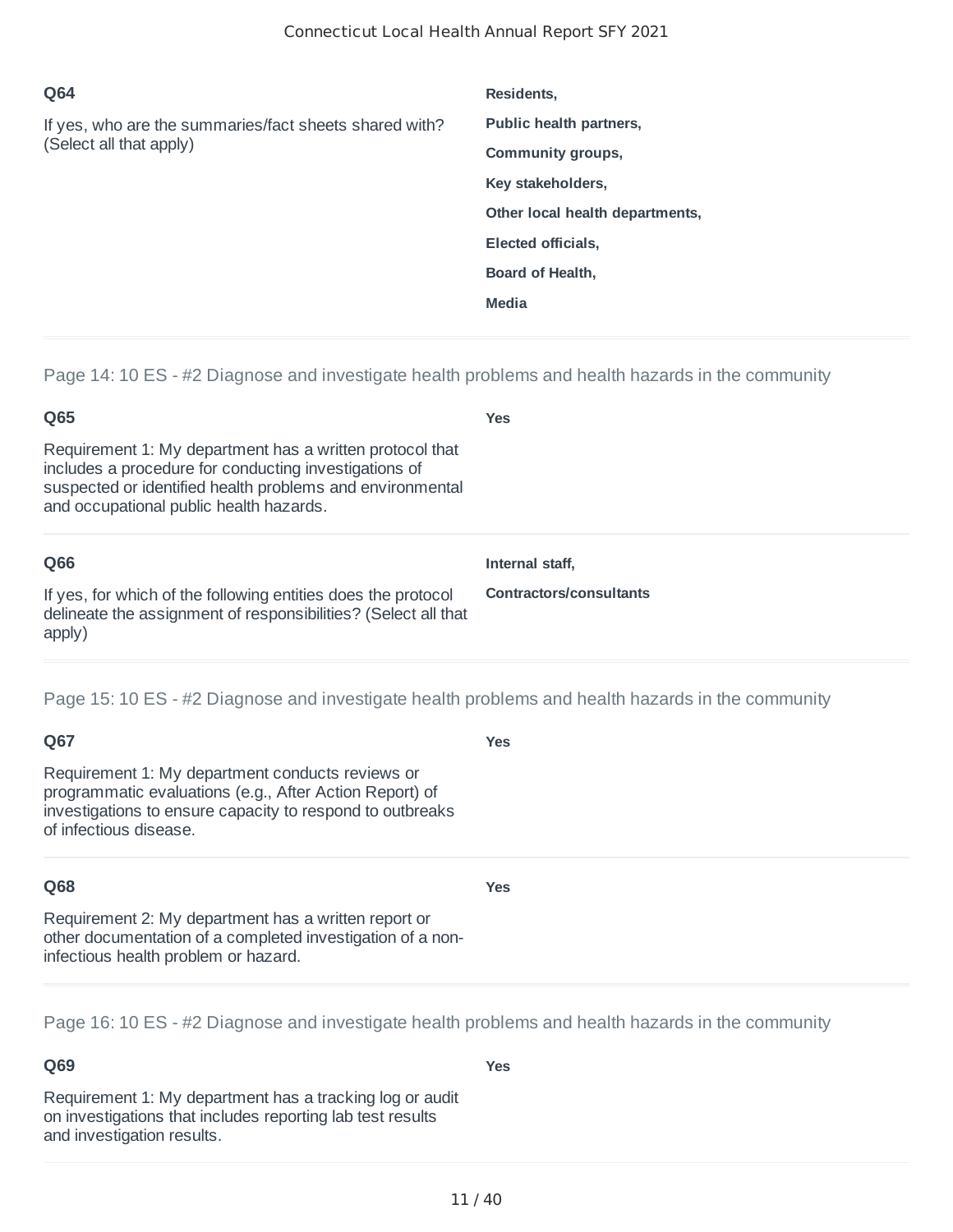| Q70                                                                               | Tracking log,                                                               |
|-----------------------------------------------------------------------------------|-----------------------------------------------------------------------------|
| If yes, how does your department track investigations?<br>(Select all that apply) | Audit.                                                                      |
|                                                                                   | State surveillance systems (CTEDSS, CTSITE, CTEPHT-<br>also known as MAVEN) |

Page 17: 10 ES - #2 Diagnose and investigate health problems and health hazards in the community

| Q71                                                                                                                     | <b>Yes</b>                                      |
|-------------------------------------------------------------------------------------------------------------------------|-------------------------------------------------|
| Requirement 1: My department has written protocols for<br>the containment/mitigation of health problems and<br>hazards. |                                                 |
| Q72                                                                                                                     | Mitigation,                                     |
| If yes, does the protocol(s) include? (Select all that apply)                                                           | Contact management,                             |
|                                                                                                                         | Clinical management,                            |
|                                                                                                                         | Use of prophylaxis and emergency biologics,     |
|                                                                                                                         | Communication with the public health laboratory |
|                                                                                                                         |                                                 |

Page 18: 10 ES - #2 Diagnose and investigate health problems and health hazards in the community

| Q73                                                                                                                                                                                              | <b>No</b>                        |
|--------------------------------------------------------------------------------------------------------------------------------------------------------------------------------------------------|----------------------------------|
| Requirement 1: My department has an infectious disease<br>outbreak protocols that describe the process for<br>determining when the EOP will be implemented.                                      |                                  |
| Q74                                                                                                                                                                                              | Respondent skipped this question |
| If yes, please upload the protocol.                                                                                                                                                              |                                  |
| Q75                                                                                                                                                                                              | <b>Yes</b>                       |
| If no, is the protocol in development?                                                                                                                                                           |                                  |
| Q76                                                                                                                                                                                              | <b>No</b>                        |
| Requirement 2: My department has protocols that<br>specifically address environmental public health hazards<br>and that describe the process of determining when the<br>EOP will be implemented. |                                  |
| Q77                                                                                                                                                                                              | Respondent skipped this question |
| If yes, please upload one protocol.                                                                                                                                                              |                                  |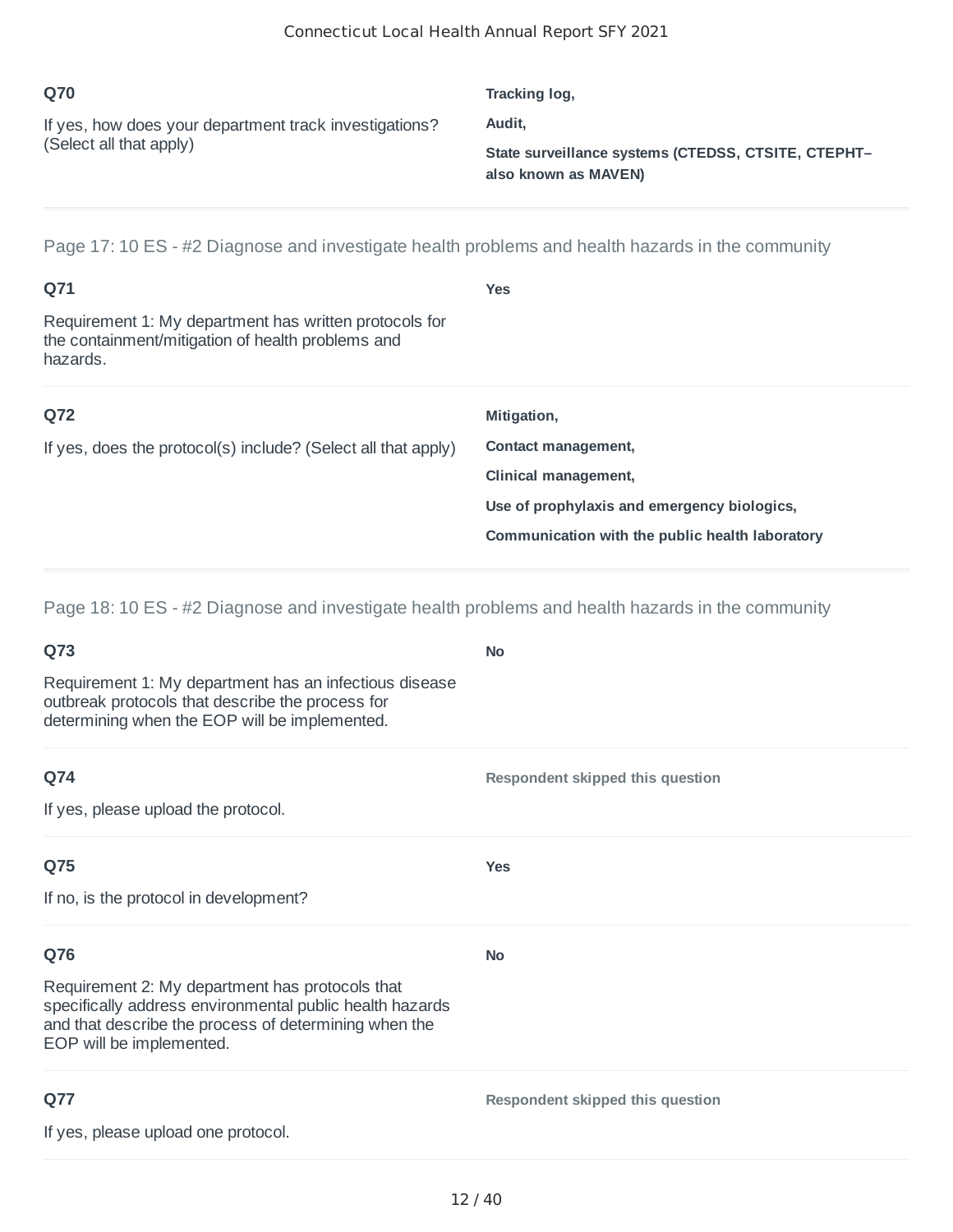| Q78                                                                                                                                                                                                                                                               | <b>Yes</b>                       |
|-------------------------------------------------------------------------------------------------------------------------------------------------------------------------------------------------------------------------------------------------------------------|----------------------------------|
| If no, is the protocol in development?                                                                                                                                                                                                                            |                                  |
| Q79<br>Requirement 3: My department has cluster evaluation<br>protocols describing the process for determining when the<br>EOP will be implemented.                                                                                                               | <b>No</b>                        |
| Q80<br>If yes, please upload the protocol.                                                                                                                                                                                                                        | Respondent skipped this question |
| Q81<br>If no, is the protocol in development?                                                                                                                                                                                                                     | <b>Yes</b>                       |
| Page 19: 10 ES - #2 Diagnose and investigate health problems and health hazards in the community<br>Q82<br>Requirement 1: My department has a written description of<br>how it determines if an event has risen to the level of<br>significance requiring an AAR. | <b>No</b>                        |
| Q83<br>If no, is the documentation in development?                                                                                                                                                                                                                | <b>No</b>                        |
| Q84<br>How many drills and exercises did your department<br>conduct or participate in the last fiscal year?                                                                                                                                                       | Respondent skipped this question |
| Q85<br>How many real world public health events did your department respond to in the last fiscal year?<br><b>COVID</b>                                                                                                                                           |                                  |
| Q86<br>How many were significant that required the development<br>of an AAR?                                                                                                                                                                                      | Respondent skipped this question |
| Page 20: 10 ES - #2 Diagnose and investigate health problems and health hazards in the community                                                                                                                                                                  |                                  |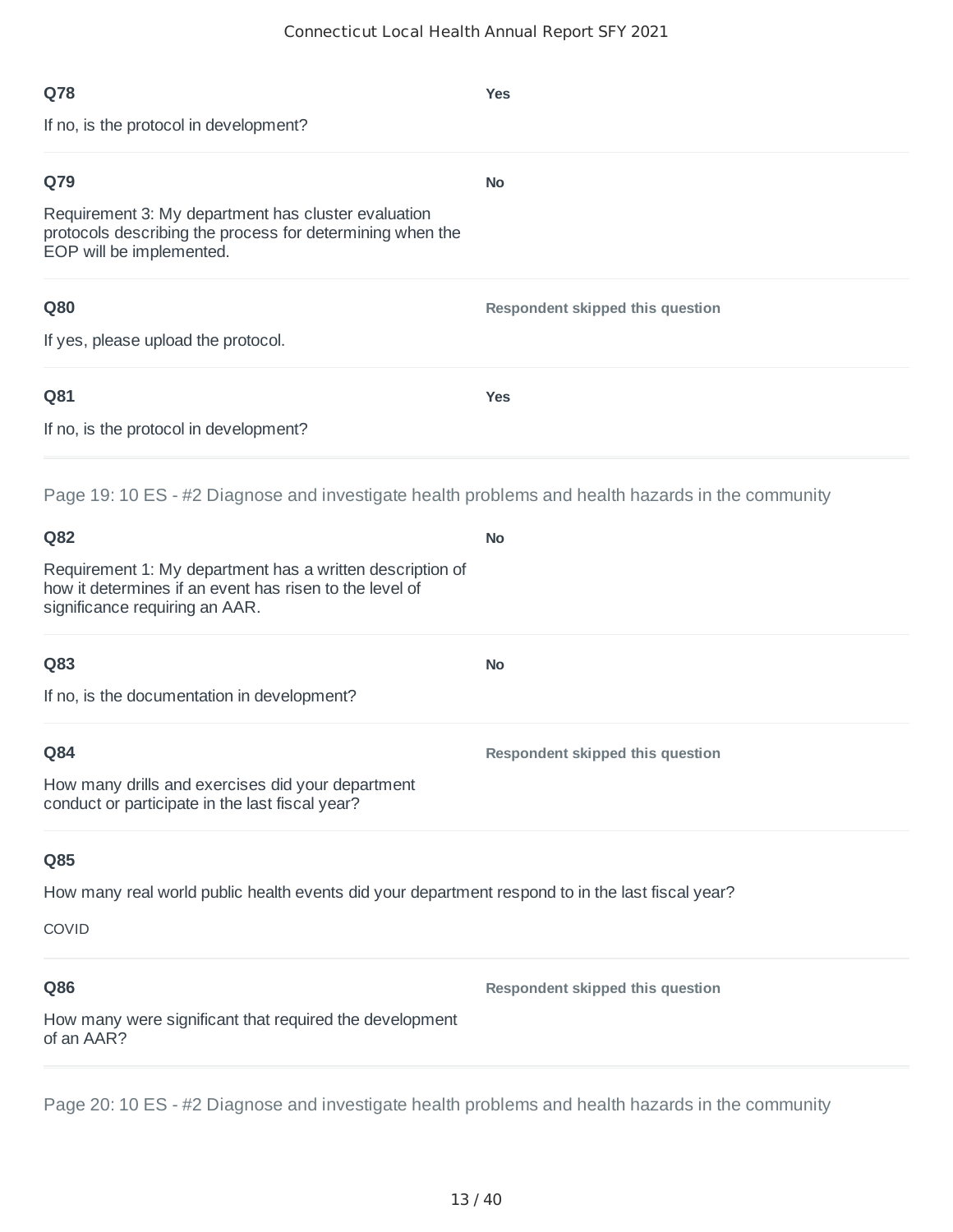| Q87<br>Requirement 1: My department has policies and<br>procedures outlining how the department maintains 24/7<br>access to support services in emergencies. | <b>Yes</b>                       |
|--------------------------------------------------------------------------------------------------------------------------------------------------------------|----------------------------------|
| Q88<br>If no, are the policies and procedures in development?                                                                                                | Respondent skipped this question |
| Q89<br>Requirement 2: My department has a call down list that is<br>used to contact epidemiological and environmental local<br>public health resources.      | <b>Yes</b>                       |
| <b>Q90</b>                                                                                                                                                   |                                  |
| If yes,                                                                                                                                                      |                                  |
| When was the call down list last tested?                                                                                                                     | <b>Monthly</b>                   |
| What was the response time?                                                                                                                                  | 15 min                           |
| Q91                                                                                                                                                          | <b>No</b>                        |
| Requirement 3: My department has a written policy or<br>procedure to assure 24/7 access to laboratory services.                                              |                                  |
| Q92                                                                                                                                                          | Respondent skipped this question |
| If yes, please upload the protocol.                                                                                                                          |                                  |
| Q93                                                                                                                                                          | <b>Yes</b>                       |
| If no, is the policy/procedure in development?                                                                                                               |                                  |
| Q94                                                                                                                                                          | <b>No</b>                        |
| Requirement 4: My department has protocols for handling<br>and submitting of specimens.                                                                      |                                  |
| Q95                                                                                                                                                          | Respondent skipped this question |
| If yes, please upload the protocol.                                                                                                                          |                                  |
| Q96                                                                                                                                                          | <b>Yes</b>                       |
| If no, is the policy/procedure in development?                                                                                                               |                                  |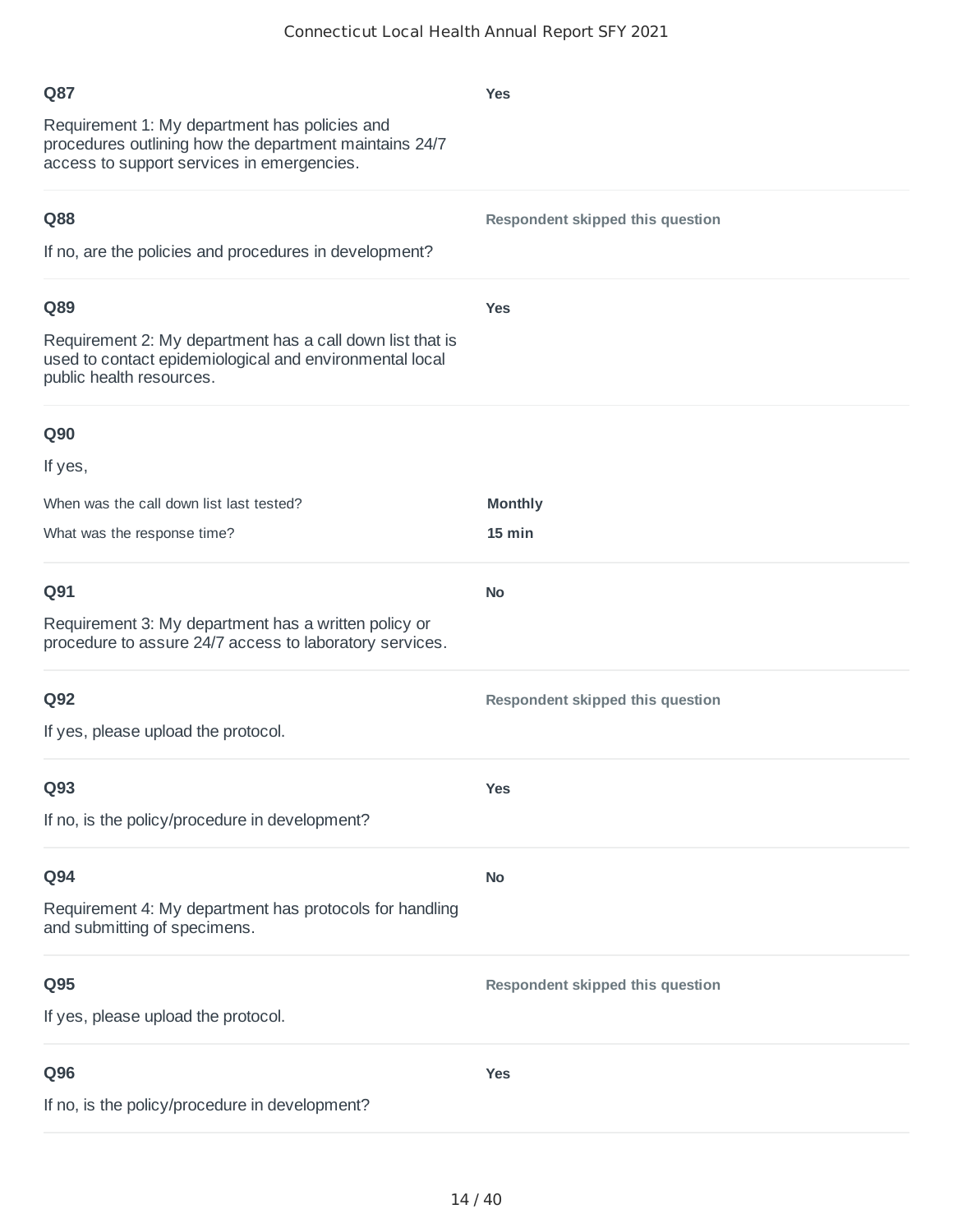Page 21: 10 ES - #2 Diagnose and investigate health problems and health hazards in the community

| Q97                                                                                                                                                                                                | <b>Yes</b>                              |
|----------------------------------------------------------------------------------------------------------------------------------------------------------------------------------------------------|-----------------------------------------|
| Requirement 1: My department has a protocol, procedure<br>or policy that identifies support personnel (within or outside<br>the department) who will be called on to provide surge<br>capacity.    |                                         |
| Q98                                                                                                                                                                                                | Respondent skipped this question        |
| If no, is the protocol/procedure/policy in development?                                                                                                                                            |                                         |
| Q99                                                                                                                                                                                                | <b>Yes</b>                              |
| Requirement 2: My department has staffing lists for surge<br>capacity which includes both the staffing needed for a<br>surge response and how staff will fill those needs.                         |                                         |
| Q100                                                                                                                                                                                               | Email,                                  |
| If yes, how are staff notified if they are needed for surge<br>capacity? (Select all that apply)                                                                                                   | Text                                    |
| Q101                                                                                                                                                                                               | <b>Yes</b>                              |
| Requirement 3: My department has a document detailing<br>the availability of equipment (transportation, field<br>communications, personal protective equipment (PPE),<br>etc.) to support a surge. |                                         |
| Q102                                                                                                                                                                                               | <b>Yes</b>                              |
| If no, is the document in development?                                                                                                                                                             |                                         |
| Q103                                                                                                                                                                                               | <b>Yes</b>                              |
| Requirement 4: My department has a schedule for training<br>or exercises to prepare personnel who will serve in surge<br>capacity (e.g., ICS or PPE).                                              |                                         |
| Q104                                                                                                                                                                                               | <b>Respondent skipped this question</b> |
| If no, is the schedule in development?                                                                                                                                                             |                                         |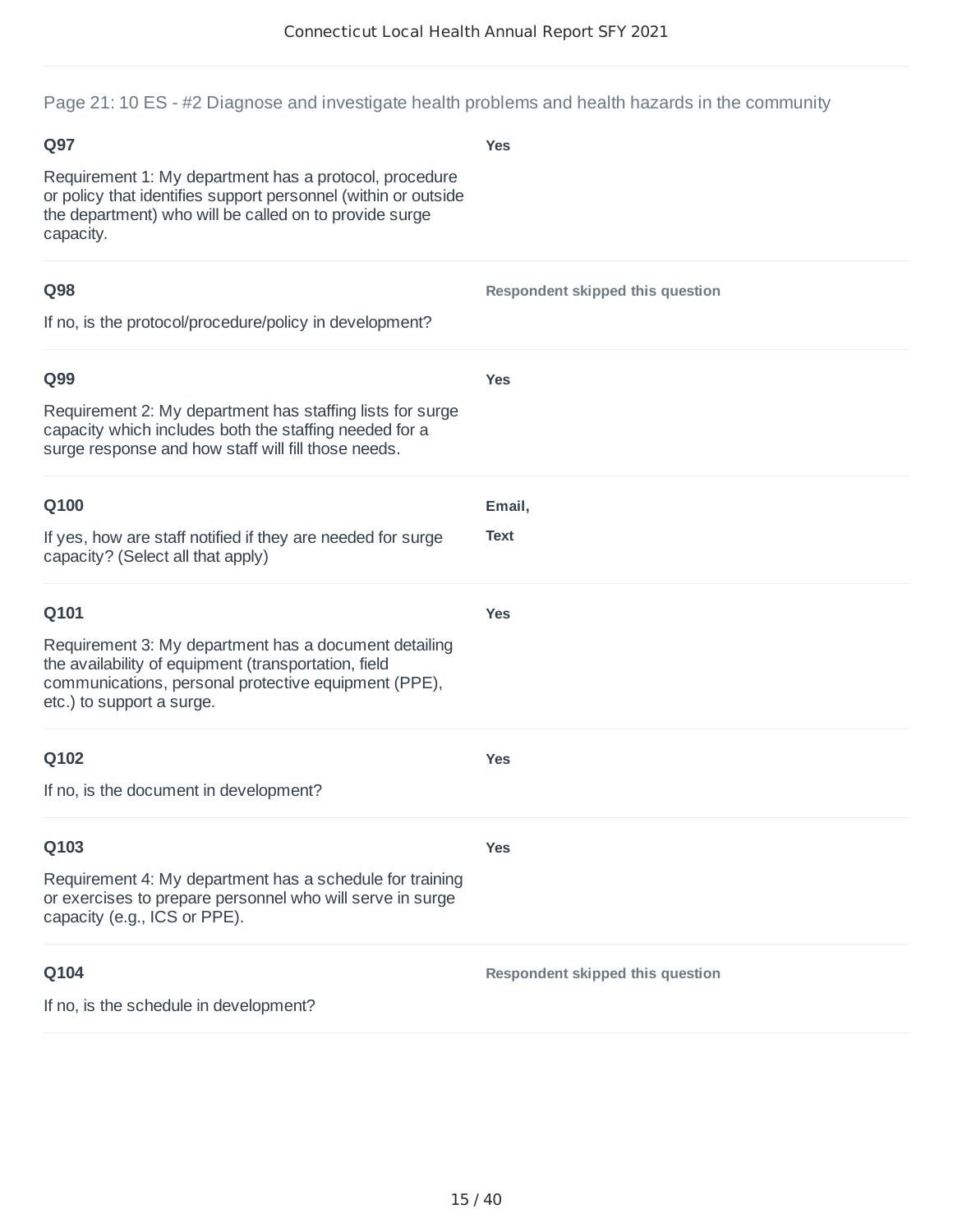| w<br>۰.<br>.,<br>. .<br>×<br>× |
|--------------------------------|
|--------------------------------|

**Yes**

Requirement 5: My department has a list and description of contracts, MOAs/MOUs, and/or mutual assistance agreements providing addition staff and services, including laboratory services, for surge capacity.

Page 22: 10 ES - #2 Diagnose and investigate health problems and health hazards in the community

| Q106                                                                                                                                                                                                                                           | <b>No</b>                                                            |
|------------------------------------------------------------------------------------------------------------------------------------------------------------------------------------------------------------------------------------------------|----------------------------------------------------------------------|
| Requirement 1: My department has a communication<br>protocol to contact staff, health care providers, response<br>partners, the media and others, 24/7.                                                                                        |                                                                      |
| Q107                                                                                                                                                                                                                                           | <b>Respondent skipped this question</b>                              |
| If yes, please upload the protocol.                                                                                                                                                                                                            |                                                                      |
| Q108                                                                                                                                                                                                                                           | <b>Yes</b>                                                           |
| If no, is the protocol in development?                                                                                                                                                                                                         |                                                                      |
| Q109                                                                                                                                                                                                                                           | <b>Yes</b>                                                           |
| Requirement 2: My department provides information to<br>partners and the public about how to contact the health<br>department to report a public health emergency, risk,<br>problem, or environmental or occupational public health<br>hazard. |                                                                      |
| Q110                                                                                                                                                                                                                                           | Web page,                                                            |
| If yes, how does your department inform partners and the<br>public? (Select all that apply)                                                                                                                                                    | Press release/media,                                                 |
|                                                                                                                                                                                                                                                | Distribution of printed materials (brochures, flyers,<br>factsheets) |
| Q111                                                                                                                                                                                                                                           | <b>Yes</b>                                                           |
| Requirement 3: My department's partners and the public<br>can contact the health department 24/7.                                                                                                                                              |                                                                      |
| Q112                                                                                                                                                                                                                                           | Police dispatch,                                                     |
| If yes, how does the public and partners contact your<br>department 24/7? (Select all that apply)                                                                                                                                              | 24/7 phone number                                                    |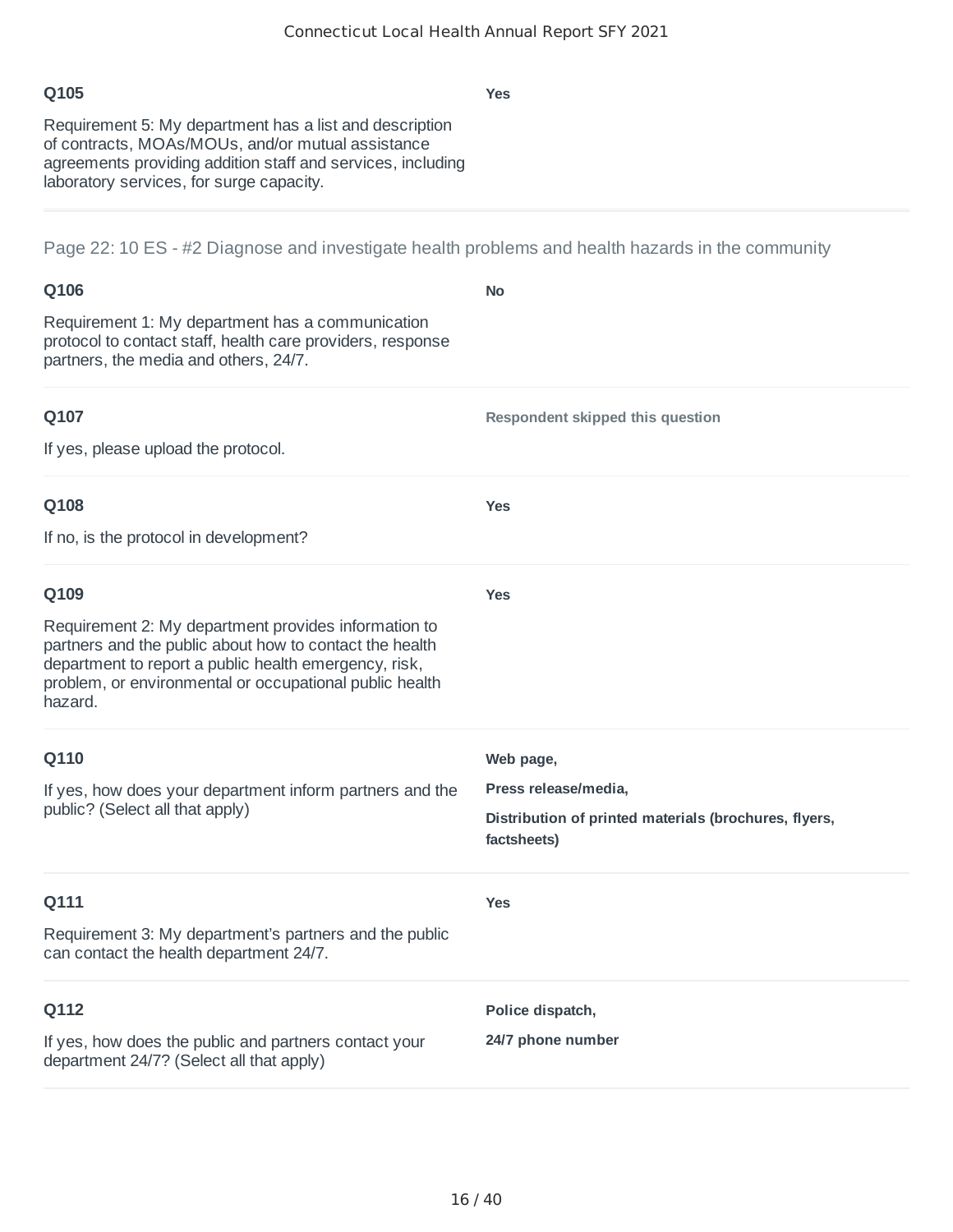**Yes**

# **Q113**

Requirement 4: My department has established or participates in a Health Alert Network (HAN) or similar system that receives and issues alerts 24/7.

# **Q114**

If yes, how often does your department test the system?

Monthly

| Q115                                                                                                                                                                | <b>Yes</b>                                                           |
|---------------------------------------------------------------------------------------------------------------------------------------------------------------------|----------------------------------------------------------------------|
| Requirement 5: My department provides information to the<br>public and uses the media to communicate information to<br>the public during a public health emergency. |                                                                      |
| Q116                                                                                                                                                                | Web page,                                                            |
| If yes, how does your department provide information and<br>use the media to communicate information to the public?<br>(Select all that apply)                      | Distribution of printed materials (brochures, flyers,<br>factsheets) |
|                                                                                                                                                                     |                                                                      |
|                                                                                                                                                                     | <b>Press release</b>                                                 |

# Page 23: 10 ES - #3 Inform, educate, and empower people about health issues

| Yes                    |
|------------------------|
|                        |
| Press release,         |
| Media communications,  |
| <b>Brochure</b>        |
| <b>Yes</b>             |
|                        |
| Immunizations,         |
| <b>Radon test kits</b> |
|                        |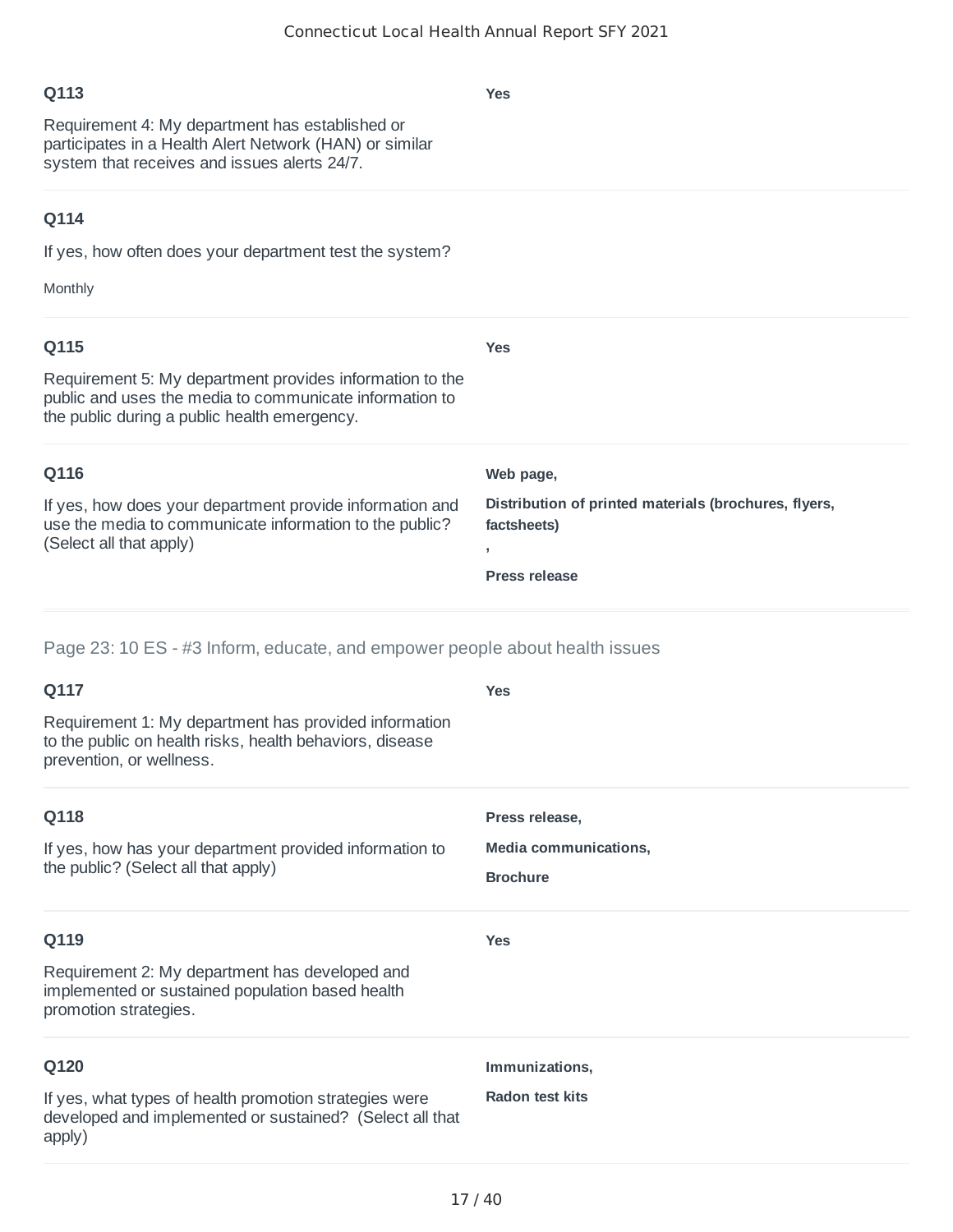**No**

Page 24: 10 ES - #3 Inform, educate, and empower people about health issues

#### **Q121**

Requirement 1: My department has assessed health inequity across the jurisdiction within the last five years.

### **Q122**

**Respondent skipped this question**

If yes, does the assessment include? (Select all that apply)

Page 25: 10 ES - #3 Inform, educate, and empower people about health issues

| Q123                                                                                   | <b>Yes</b>                                                                                                                                                                                                                                                                                  |
|----------------------------------------------------------------------------------------|---------------------------------------------------------------------------------------------------------------------------------------------------------------------------------------------------------------------------------------------------------------------------------------------|
| Requirement 1: My department has a policy, plan or<br>strategy for branding.           |                                                                                                                                                                                                                                                                                             |
| Q124<br>If yes, does the branding policy, plan or strategy? (Select<br>all that apply) | Ensure that staff have a clear understanding and<br>commitment to the brand of the department<br>$\overline{\phantom{a}}$<br>Communicate the department's brand in a variety of<br>ways to different stakeholders (public, Board of Health,<br>elected officials, policy makers, the media) |
| Q125<br>If no, is the policy, plan or strategy in development?                         | Respondent skipped this question                                                                                                                                                                                                                                                            |

Page 26: 10 ES - #3 Inform, educate, and empower people about health issues

| Q126                                                                                                | <b>No</b>                        |
|-----------------------------------------------------------------------------------------------------|----------------------------------|
| Requirement 1: My department has external<br>communication procedures or protocols.                 |                                  |
| Q127                                                                                                | Respondent skipped this question |
| If yes, does the external communication procedures or<br>protocols include? (Select all that apply) |                                  |
| Q128                                                                                                | Respondent skipped this question |
| If yes, please upload the procedure or protocol.                                                    |                                  |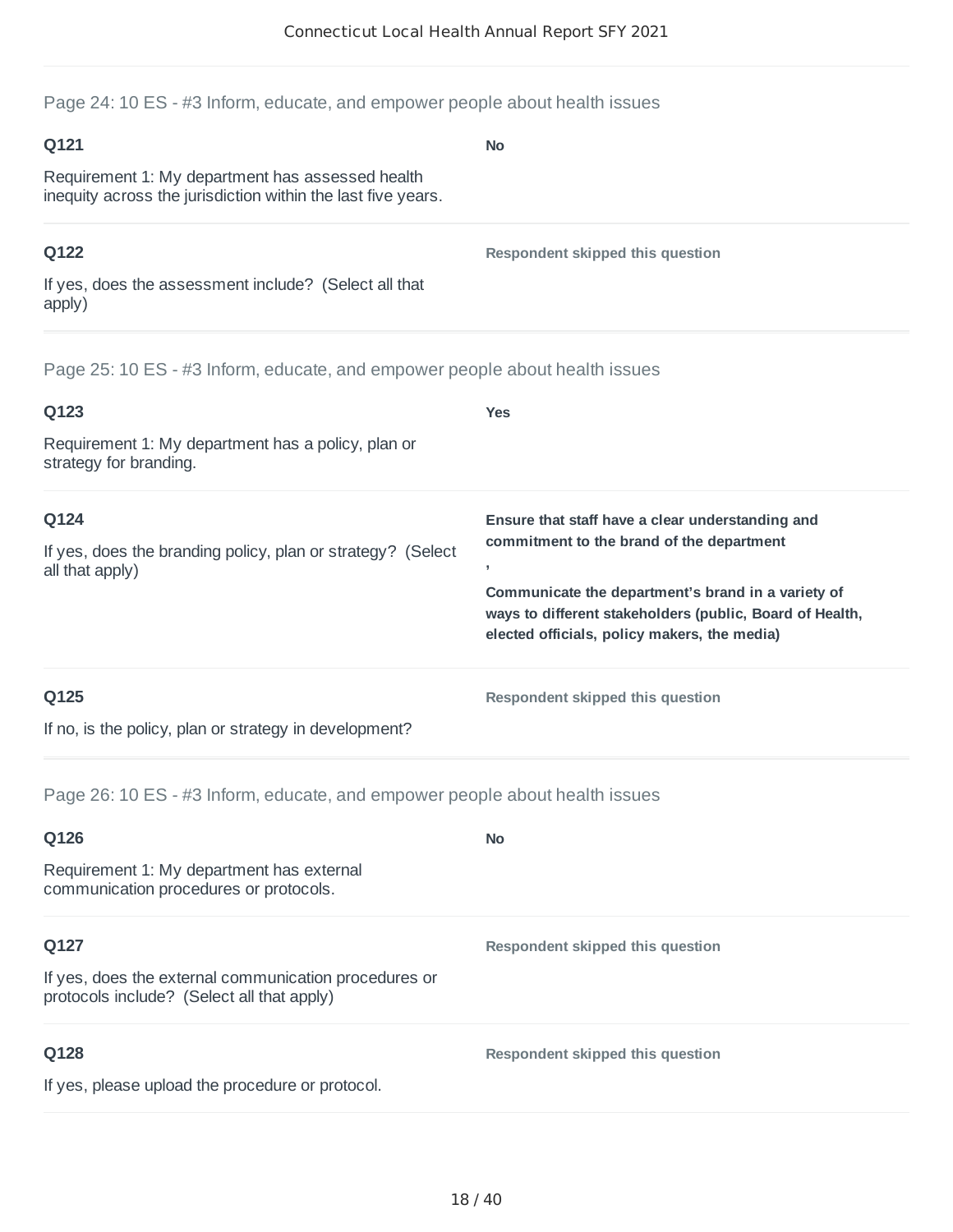**Yes**

If no, is the protocol in development?

Page 27: 10 ES - #3 Inform, educate, and empower people about health issues

| Q130                                                                                                             | <b>No</b>                                               |
|------------------------------------------------------------------------------------------------------------------|---------------------------------------------------------|
| Requirement 1: My department has a risk communication<br>plan, protocol or procedure.                            |                                                         |
| Q131                                                                                                             | <b>Respondent skipped this question</b>                 |
| If yes, does the risk communication plan, protocol or<br>procedures? (Select all that apply)                     |                                                         |
| Q132                                                                                                             | <b>Respondent skipped this question</b>                 |
| If yes, please upload the plan, protocol or procedure.                                                           |                                                         |
| Q133                                                                                                             | <b>Yes</b>                                              |
| If no, is the plan, protocol or procedure in development?                                                        |                                                         |
| Page 28: 10 ES - #3 Inform, educate, and empower people about health issues                                      |                                                         |
| Q134                                                                                                             | <b>Yes</b>                                              |
| Requirement 1: My department maintains a website or<br>web page to inform the public about public health issues. |                                                         |
| Q135                                                                                                             | Health data,                                            |
| If yes, my department's website or web page has the<br>following information: (Select all that apply)            | Links to public health-related news,                    |
|                                                                                                                  | Information and materials from program activities,      |
|                                                                                                                  | Links to CDC and other public health-related federal,   |
|                                                                                                                  | state, or local agencies, as appropriate                |
|                                                                                                                  | The names of the Director of Health and leadership team |

Page 29: 10 ES - #3 Inform, educate, and empower people about health issues

# **Q136**

**Yes**

Requirement 1: My department has demographic data defining ethnic distribution and languages in the jurisdiction.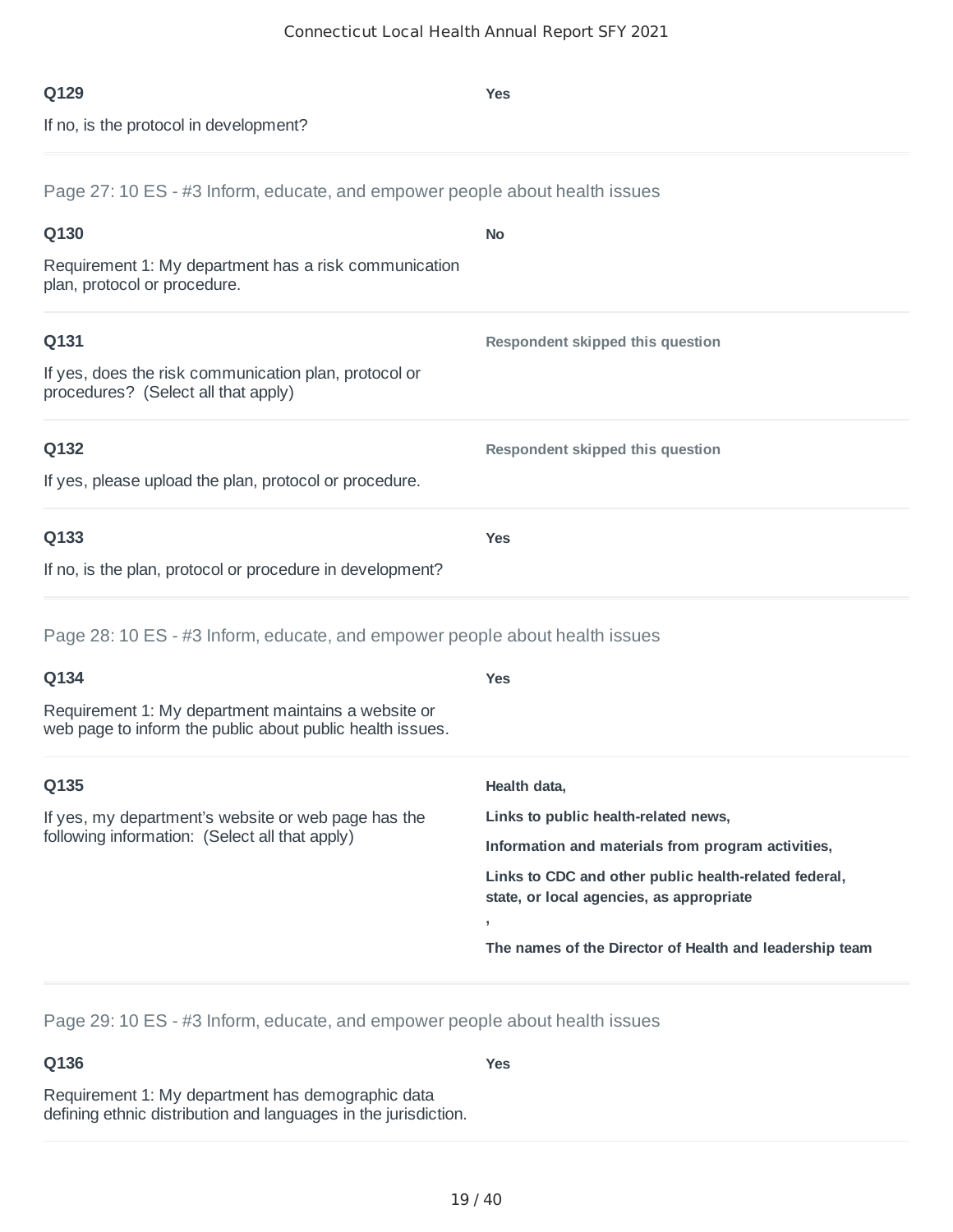### **Q137**

Requirement 2: My department has access to staff or contractors who provide interpretation, translation or specific communication services.

### **Q138**

If yes, how does your department provide interpretation, translation or specific communication services? (Select all that apply)

Page 30: 10 ES - #4 Mobilize community partnerships and action to identify and solve health problems

# **Q139** Requirement 1: My department has been an active member of a community partnership(s) or coalition(s) to improve the health of the community. **Yes Q140** If yes, what sectors of the community do the members of the partnership(s) or coalitions(s) represent? (Select all that apply) **School systems, Hospitals/Community Health Centers, Social service organizations, Local government agencies, Not-for-profit organizations, Faith institutions, Community members, Youth organizations Q141** If yes, which health issue(s) are being addressed in the community partnership(s) or coalition(s)? (Select all that apply) **Chronic disease prevention, Parks and recreation Q142** Requirement 2: My department has made a change in a policy or created or revised a program that was implemented through the work of the partnership(s) or coalitions(s). **No Q143** If yes, what policy change or revision was implemented? (Select all that apply) **Respondent skipped this question**

**Yes**

**Translation services/contractors**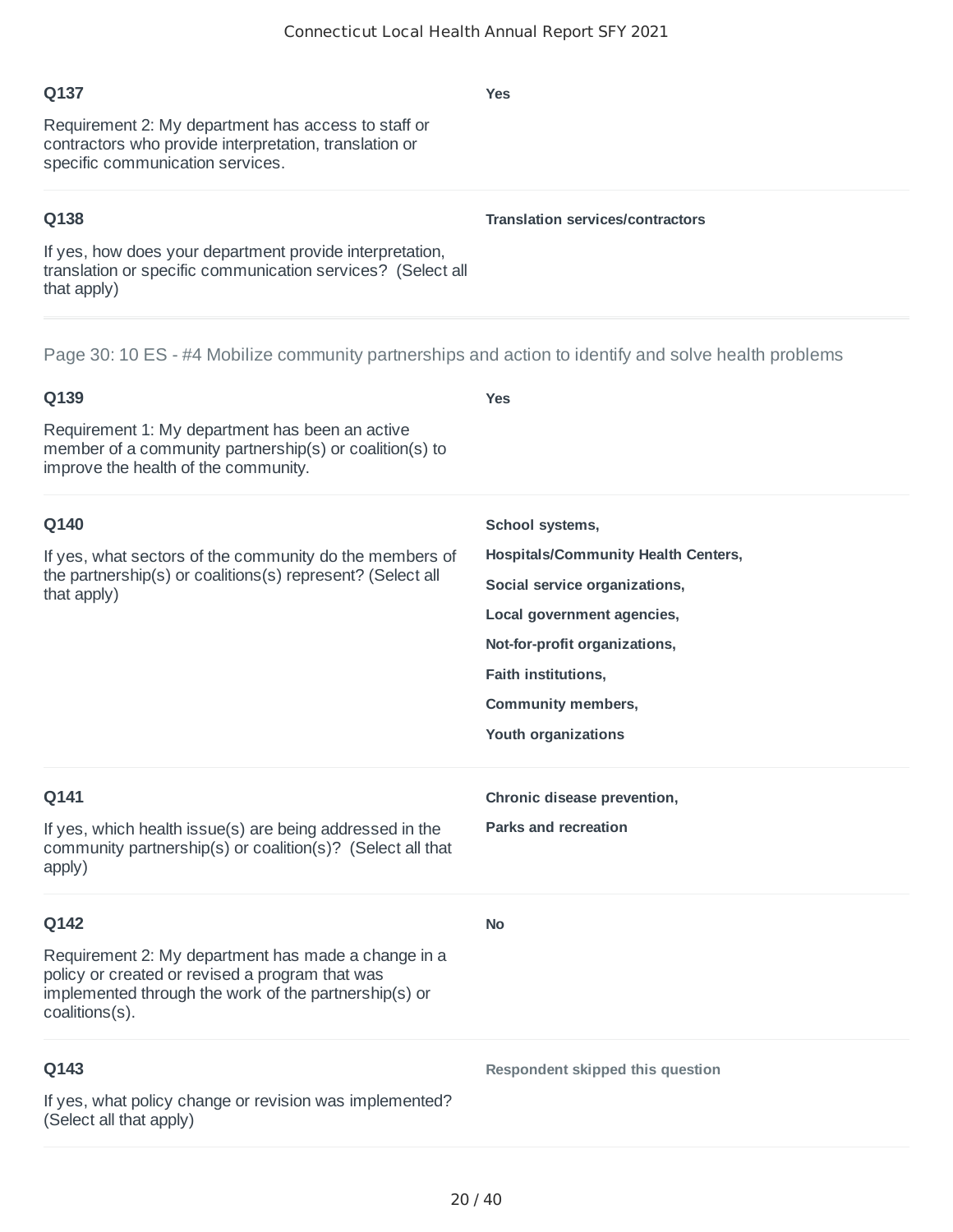Page 31: 10 ES - #4 Mobilize community partnerships and action to identify and solve health problems

# **Q144** Requirement 1: My department engages with the community as a whole or with specific populations that will be affected by a policy or strategy. **Yes Q145** If yes, which sectors of the community has your department engaged? (Select all that apply) **Senior Citizens, School-age groups, Parent/Teacher groups, Service providers, i.e., tattoo artists, salon owners, nail technicians, massage therapists, food establishment owners and workers , Advisory groups Q146** Requirement 2: My department communicates and collaborates with the governing entity, advisory board and/or elected officials concerning public health policy or strategy at least quarterly. **Yes Q147** If yes, how does your department communicate and collaborate? (Select all that apply) **Meetings, Reports, Fact sheets, Emails**

Page 32: 10 ES - #5 Develop policies and plans that support individual and community health efforts

| Q148                                                                                                                                                                                                                                                                         | <b>Yes</b>                              |
|------------------------------------------------------------------------------------------------------------------------------------------------------------------------------------------------------------------------------------------------------------------------------|-----------------------------------------|
| Requirement 1: My department monitors and tracks the<br>public issues being discussed by my department's<br>governing entity, elected officials, individuals and/or other<br>entities that set policies and practices that impact the<br>health department or public health. |                                         |
| Q149                                                                                                                                                                                                                                                                         | Meeting agendas and minutes,            |
| If yes, how is your department monitoring and tracking<br>issues? (Select all that apply)                                                                                                                                                                                    | Newsletters.                            |
|                                                                                                                                                                                                                                                                              | Professional organizations (CADH, CEHA) |
|                                                                                                                                                                                                                                                                              |                                         |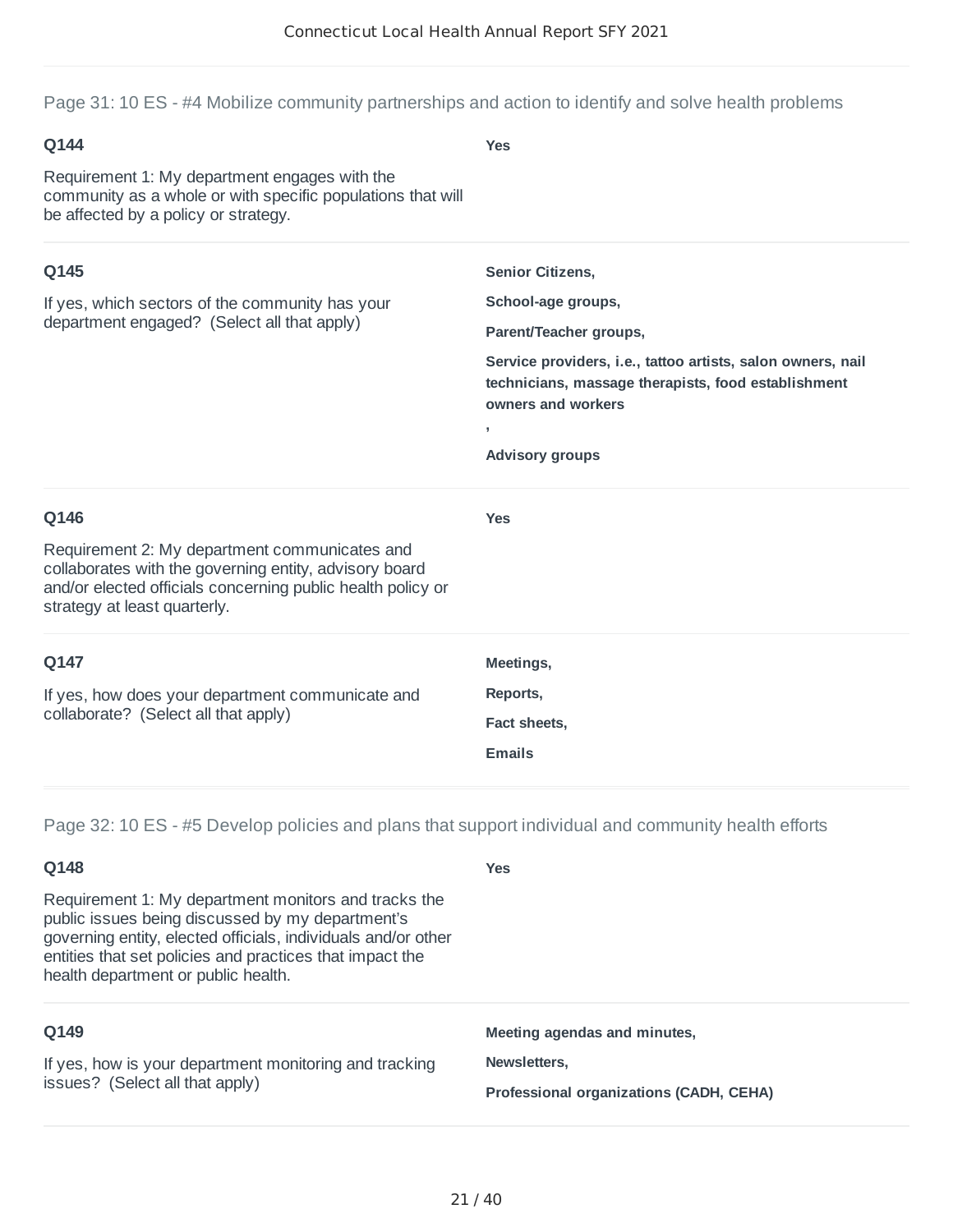Page 33: 10 ES - #5 Develop policies and plans that support individual and community health efforts

| Q150                                                                                                                                                              | <b>Yes</b>                                                |
|-------------------------------------------------------------------------------------------------------------------------------------------------------------------|-----------------------------------------------------------|
| Requirement 1: My department has contributed to the<br>formal discussions concerning public policy and practice<br>and its impact on public health.               |                                                           |
| Q151                                                                                                                                                              | Fact sheets,                                              |
| If yes, how has your department contributed to the<br>discussions? (Select all that apply)                                                                        | Participation in an advisory or work group                |
| Page 34: 10 ES - #5 Develop policies and plans that support individual and community health efforts                                                               |                                                           |
| Q152                                                                                                                                                              | <b>Yes</b>                                                |
| Requirement 1: My department has informed policy<br>makers and/or the public about potential health impacts of<br>policies that are being considered or in place. |                                                           |
| Q153                                                                                                                                                              | Distribution of emails, briefing statements or reports on |
| If yes, how has your department informed policy makers                                                                                                            | policy impacts                                            |
| and/or the public? (Select all that apply)                                                                                                                        | Meetings/discussions of policy issues and impacts         |
| Page 35: 10 ES - #5 Develop policies and plans that support individual and community health efforts                                                               |                                                           |
| Q154                                                                                                                                                              | <b>No</b>                                                 |
| Requirement 1: My department has a community health<br>improvement plan (CHIP) dated within the last five years.                                                  |                                                           |
| Q155                                                                                                                                                              | Respondent skipped this question                          |
| If yes, does the CHIP include the following? (Select all that<br>apply)                                                                                           |                                                           |
| Q156                                                                                                                                                              | Respondent skipped this question                          |
| If yes, please attach the CHIP or provide the web link.                                                                                                           |                                                           |
| Q157                                                                                                                                                              | Respondent skipped this question                          |
| Web link/URL                                                                                                                                                      |                                                           |
|                                                                                                                                                                   |                                                           |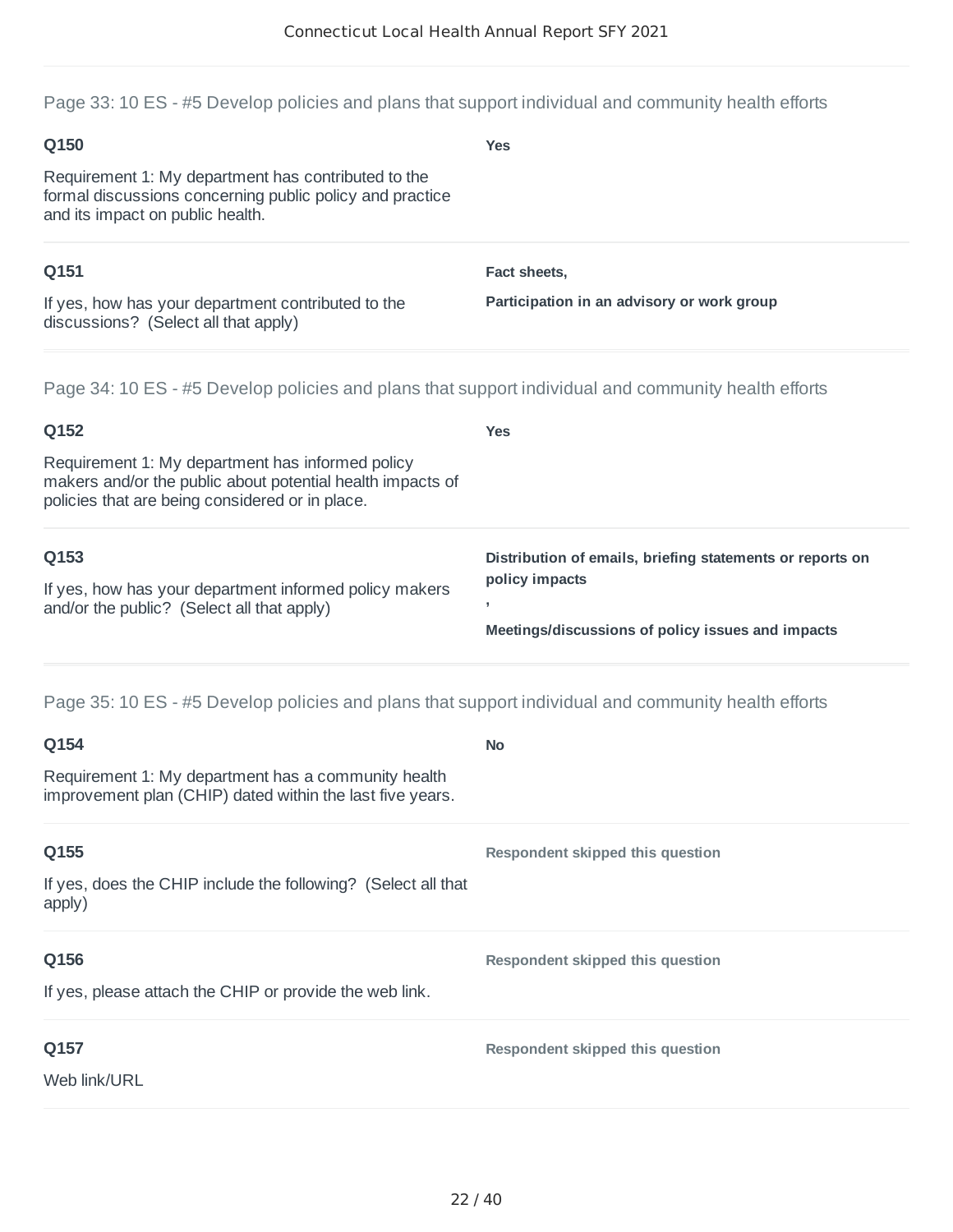| O <sub>158</sub>                                                | My department is in process of developing a CHIP |
|-----------------------------------------------------------------|--------------------------------------------------|
| If no, where is your department in the process? (Select<br>one) |                                                  |

Page 36: 10 ES - #5 Develop policies and plans that support individual and community health efforts

| Q159                                                                                                                       | Respondent skipped this question |
|----------------------------------------------------------------------------------------------------------------------------|----------------------------------|
| Requirement 1: My department has a tracking process to<br>document actions taken toward the implementation of the<br>CHIP. |                                  |
| Q160                                                                                                                       | Respondent skipped this question |
| Requirement 2: My department and/or my partners have<br>implemented some areas of the CHIP.                                |                                  |
| Q161                                                                                                                       | Respondent skipped this question |
| If yes, what area has been implemented and by whom?<br>(Provide one example)                                               |                                  |
|                                                                                                                            |                                  |

Page 37: 10 ES - #5 Develop policies and plans that support individual and community health efforts

| Q162                                                                                   | <b>No</b>                                             |
|----------------------------------------------------------------------------------------|-------------------------------------------------------|
| Requirement 1: My department has a strategic plan dated<br>within the last five years. |                                                       |
| Q163                                                                                   | Respondent skipped this question                      |
| If yes, does the plan include? (Select all that apply)                                 |                                                       |
| Q164                                                                                   | My department is in process of developing a strategic |
| If no, where is your department in the process? (Select<br>one)                        | plan                                                  |

Page 38: 10 ES - #5 Develop policies and plans that support individual and community health efforts

**Q165** Requirement 1: Since the strategic plan's adoption, my department has reviewed the plan and has monitored and assessed progress towards reaching the goals and objectives. **Respondent skipped this question**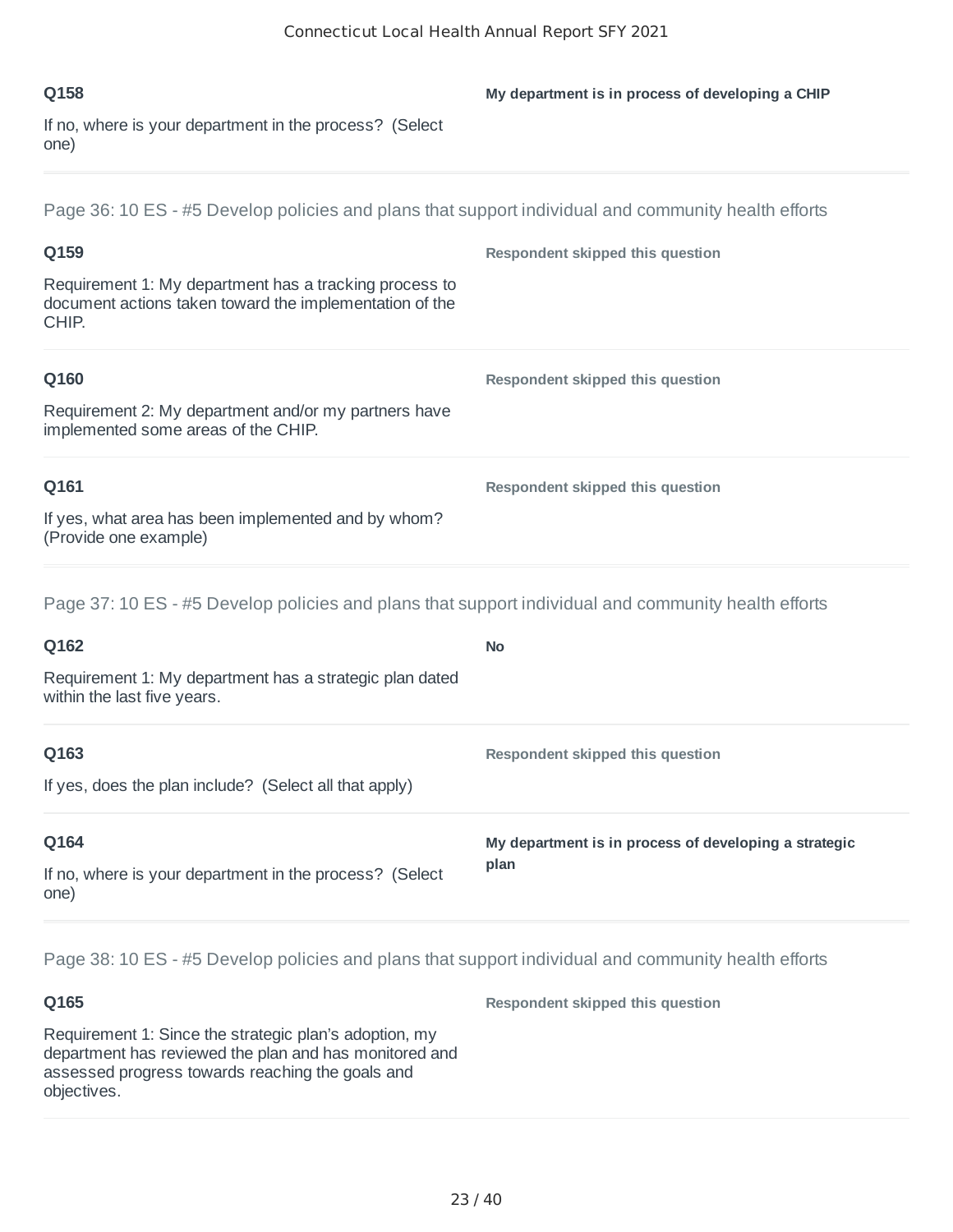Page 39: 10 ES - #5 Develop policies and plans that support individual and community health efforts

# **Q166** Requirement 1: My department participates in preparedness meetings with other government agencies, local health departments and health care providers. **Yes Q167** Requirement 2: My department has conducted drills or exercises or responded to real events that tested components of the All Hazards EOP within the last five years. **Yes Q168** If yes, did your department develop an AAR after the emergency or drill/exercise? **No Q169** Requirement 3: As a result of an exercise, drill or real event, my department has revised the All Hazards EOP. **No**

Page 40: 10 ES - #5 Develop policies and plans that support individual and community health efforts

| Q170                                                                                                                     | <b>Yes</b>                                                                                                                                                                                              |
|--------------------------------------------------------------------------------------------------------------------------|---------------------------------------------------------------------------------------------------------------------------------------------------------------------------------------------------------|
| Requirement 1: My department has a public health<br>emergency response plan that is dated within the last five<br>years. |                                                                                                                                                                                                         |
| Q171                                                                                                                     | The health department staff responsible for                                                                                                                                                             |
| If yes, does your department's public health EOP include?<br>(Select all that apply)                                     | coordinating a response<br>-                                                                                                                                                                            |
|                                                                                                                          | The roles and responsibilities of the health department<br>and its partners                                                                                                                             |
|                                                                                                                          | л.                                                                                                                                                                                                      |
|                                                                                                                          | A health department communication network that<br>addresses communication with other members of<br>emergency networks or organizations that are also<br>responders; or an emergency communication plan. |
|                                                                                                                          | $\overline{\phantom{a}}$                                                                                                                                                                                |
|                                                                                                                          | How the health department will manage continuity of<br>operations during an emergency                                                                                                                   |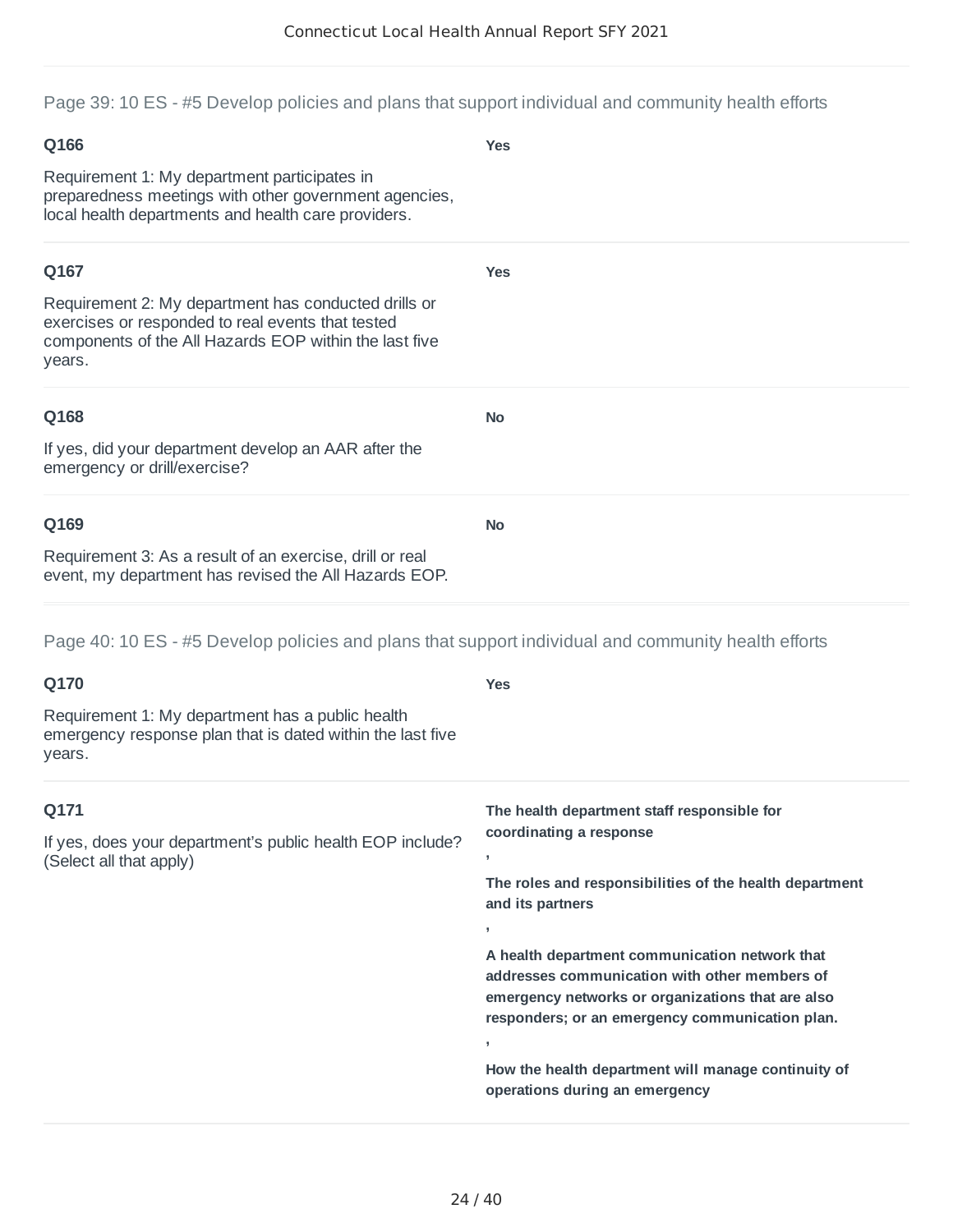# **Q172** Requirement 2: Within the last five years, my department has tested the public health EOP through drills and exercises. **Yes Q173** If yes, did your department complete an AAR the drills or exercises? **No Q174** Requirement 3: My department has revised the public health EOP based on AARs. **No**

### Page 41: 10 ES - #6 Enforce laws and regulations that protect health and ensure safety

| Q175                                                                                                                   | <b>Yes</b>                                                                                     |
|------------------------------------------------------------------------------------------------------------------------|------------------------------------------------------------------------------------------------|
| Requirement 1: My department reviews regulations,<br>statutes, and ordinances for their public health<br>implications. |                                                                                                |
| Q176                                                                                                                   | Consider evidence-based practices, promising practices                                         |
| If yes, when reviewing laws, does your department?<br>(Select all that apply)                                          | $\overline{ }$                                                                                 |
|                                                                                                                        | Consider the impact on health equity,                                                          |
|                                                                                                                        | Use model public health laws, checklists, templates or<br>some other standard outline or guide |
|                                                                                                                        | $\overline{ }$                                                                                 |
|                                                                                                                        | Solicit input from key partners and stake holders,                                             |
|                                                                                                                        | Collaborate with other municipal departments, Tribes,<br>state health department               |
| Q177                                                                                                                   | <b>Yes</b>                                                                                     |

Requirement 2: My department has access to legal counsel as needed.

Page 42: 10 ES - #6 Enforce laws and regulations that protect health and ensure safety

#### **Q178**

Requirement 1: My department provides advice and recommendations to the governing entity and/or elected officials on the public health impact of new laws and changes to current laws.

**Yes**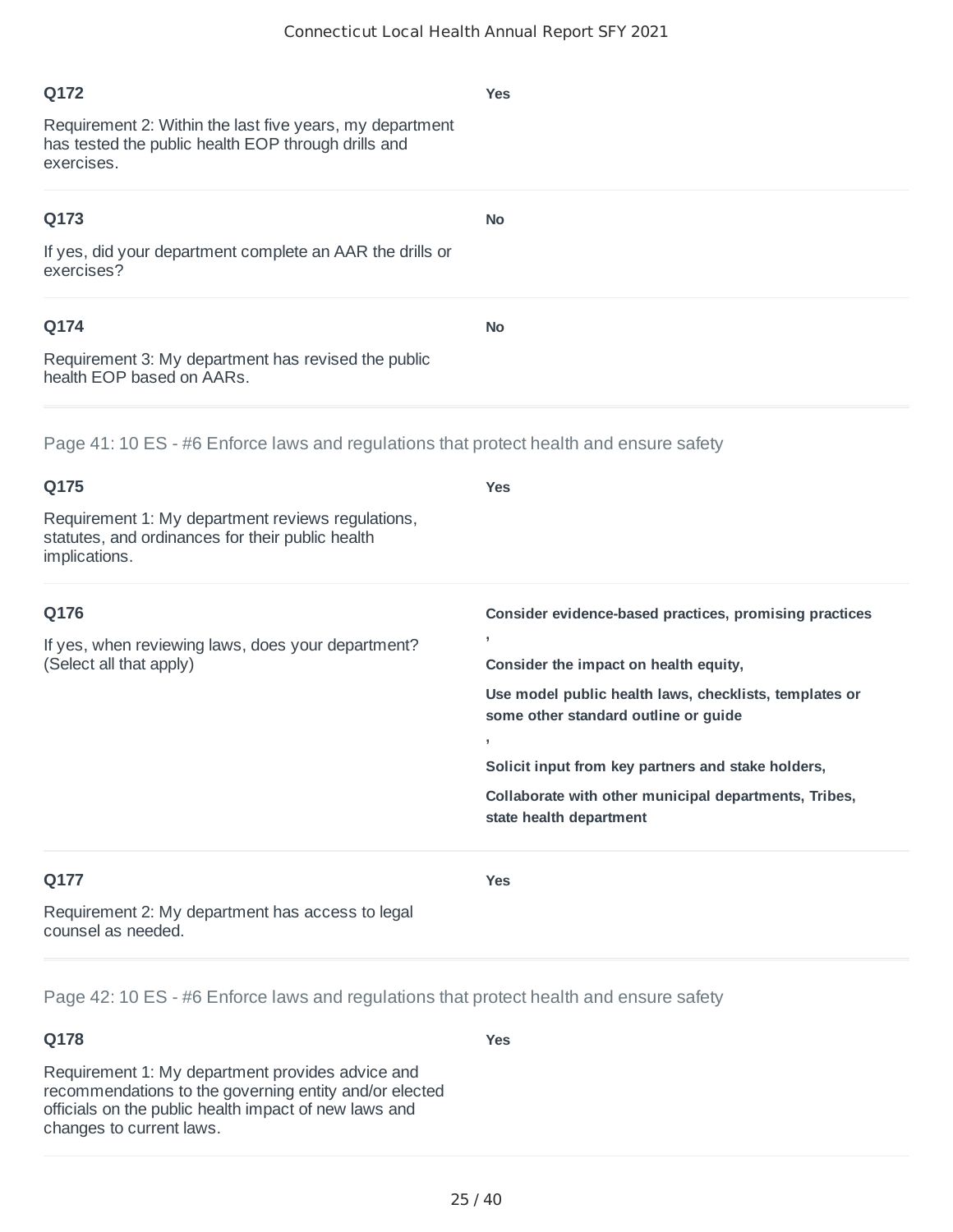| O179                                                | Fact sheets,          |
|-----------------------------------------------------|-----------------------|
| If yes, how does your department provide advice and | <b>Presentations,</b> |
| recommendations? (Select all that apply)            | <b>Meetings</b>       |

Page 43: 10 ES - #6 Enforce laws and regulations that protect health and ensure safety

| Q180                                                                                                                                  | <b>Yes</b>                                         |
|---------------------------------------------------------------------------------------------------------------------------------------|----------------------------------------------------|
| Requirement 1: My department's staff have been trained in<br>laws related to their job responsibilities within the past two<br>years. |                                                    |
| Q181                                                                                                                                  | Food,                                              |
| If yes, on which laws have staff received training? (Select                                                                           | Lead,                                              |
| all that apply)                                                                                                                       | Infectious disease (e.g., TB, STD, immunizations), |
|                                                                                                                                       | Subsurface sewage disposal systems,                |
|                                                                                                                                       | Surveillance/outbreak investigations               |
| Q182                                                                                                                                  | <b>Yes</b>                                         |
| Requirement 2: My department ensures consistent<br>application of public health laws.                                                 |                                                    |
| Q183                                                                                                                                  | <b>Enforcement documents or logs</b>               |
| If yes, how does your department ensure the consistent<br>application of public health laws? (Select all that apply)                  |                                                    |

Page 44: 10 ES - #6 Enforce laws and regulations that protect health and ensure safety

| Q184                                                                                                                      | <b>Yes</b>                 |
|---------------------------------------------------------------------------------------------------------------------------|----------------------------|
| Requirement 1: My department has information<br>concerning public health related laws available to the<br>public.         |                            |
| Q185                                                                                                                      | Website.                   |
| If yes, how is your department providing information<br>concerning public health related laws? (Select all that<br>apply) | <b>Flyers/Brochures,</b>   |
|                                                                                                                           | Email or fax,              |
|                                                                                                                           | <b>Phone conversations</b> |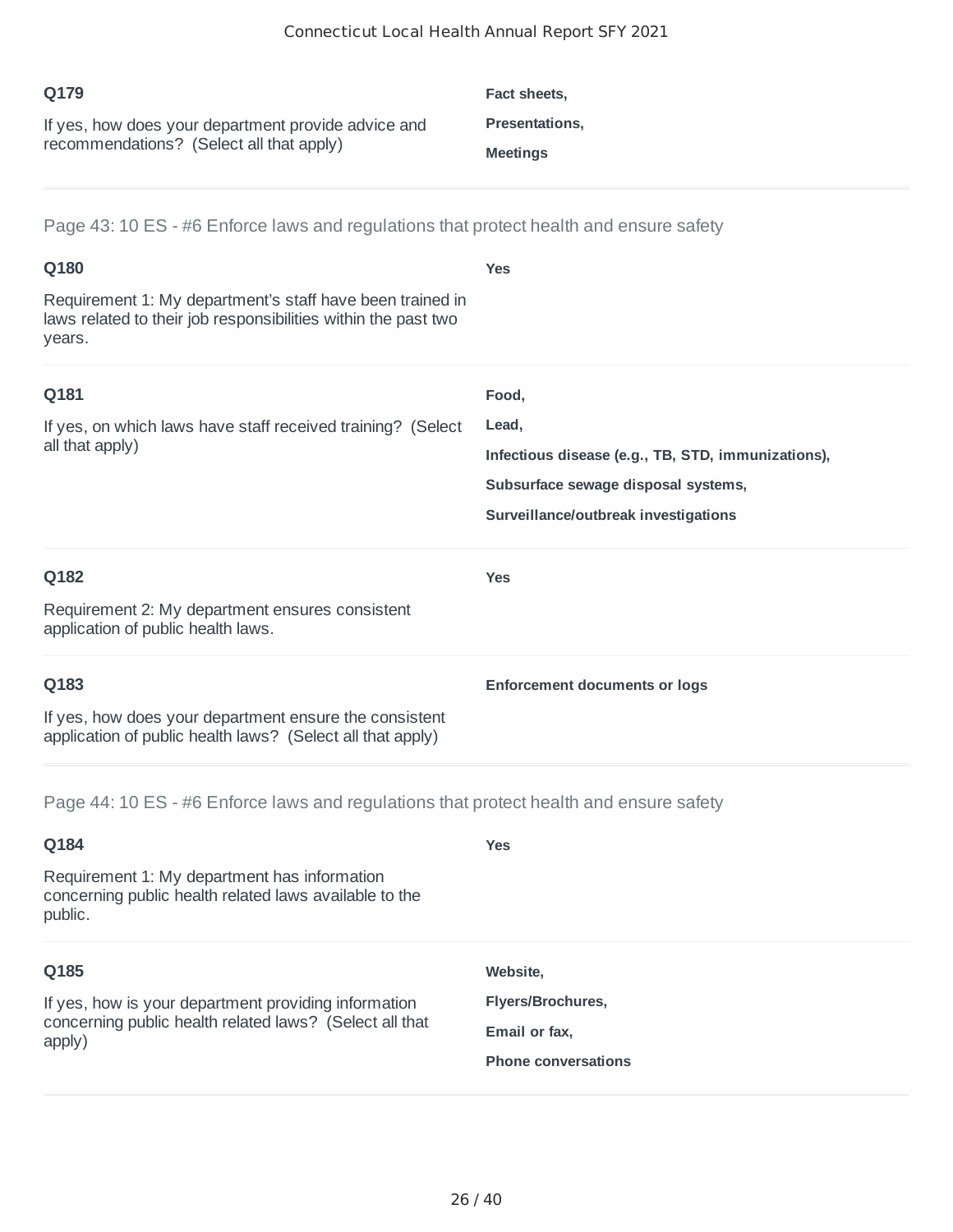| Q186<br>Requirement 2: My department has information about<br>permit/license applications available to the public.                                                    | <b>Yes</b>          |  |
|-----------------------------------------------------------------------------------------------------------------------------------------------------------------------|---------------------|--|
| Q187                                                                                                                                                                  | Website,            |  |
| If yes, how is your department providing information about<br>permit/license applications? (Select all that apply)                                                    | <b>Email or fax</b> |  |
| Page 45: 10 ES - #6 Enforce laws and regulations that protect health and ensure safety                                                                                |                     |  |
| Q188                                                                                                                                                                  | <b>Yes</b>          |  |
| Requirement 1: My department provides information or<br>education to regulated individuals or entities about their<br>responsibilities related to public health laws. |                     |  |

| Q189                                                                                                                                  | Website,                      |
|---------------------------------------------------------------------------------------------------------------------------------------|-------------------------------|
| If yes, how is your department providing information or<br>education to regulated individuals or entities? (Select all<br>that apply) | Flyers/Brochures,             |
|                                                                                                                                       | Information/training session, |
|                                                                                                                                       | Email or fax,                 |
|                                                                                                                                       | <b>Phone conversations</b>    |
|                                                                                                                                       |                               |

Page 46: 10 ES - #6 Enforce laws and regulations that protect health and ensure safety

| Q190                                                                                                    | <b>Yes</b>         |
|---------------------------------------------------------------------------------------------------------|--------------------|
| Requirement 1: My department has local<br>ordinances/regulations for conducting enforcement<br>actions. |                    |
| Q191                                                                                                    | Hair Salon,        |
| If yes, what types of ordinances/regulations? (Select all                                               | Nail Salon,        |
| that apply)                                                                                             | <b>Public Pool</b> |
|                                                                                                         |                    |

# **Q192**

Please provide a link to where these ordinances can be found:

www.crahd.info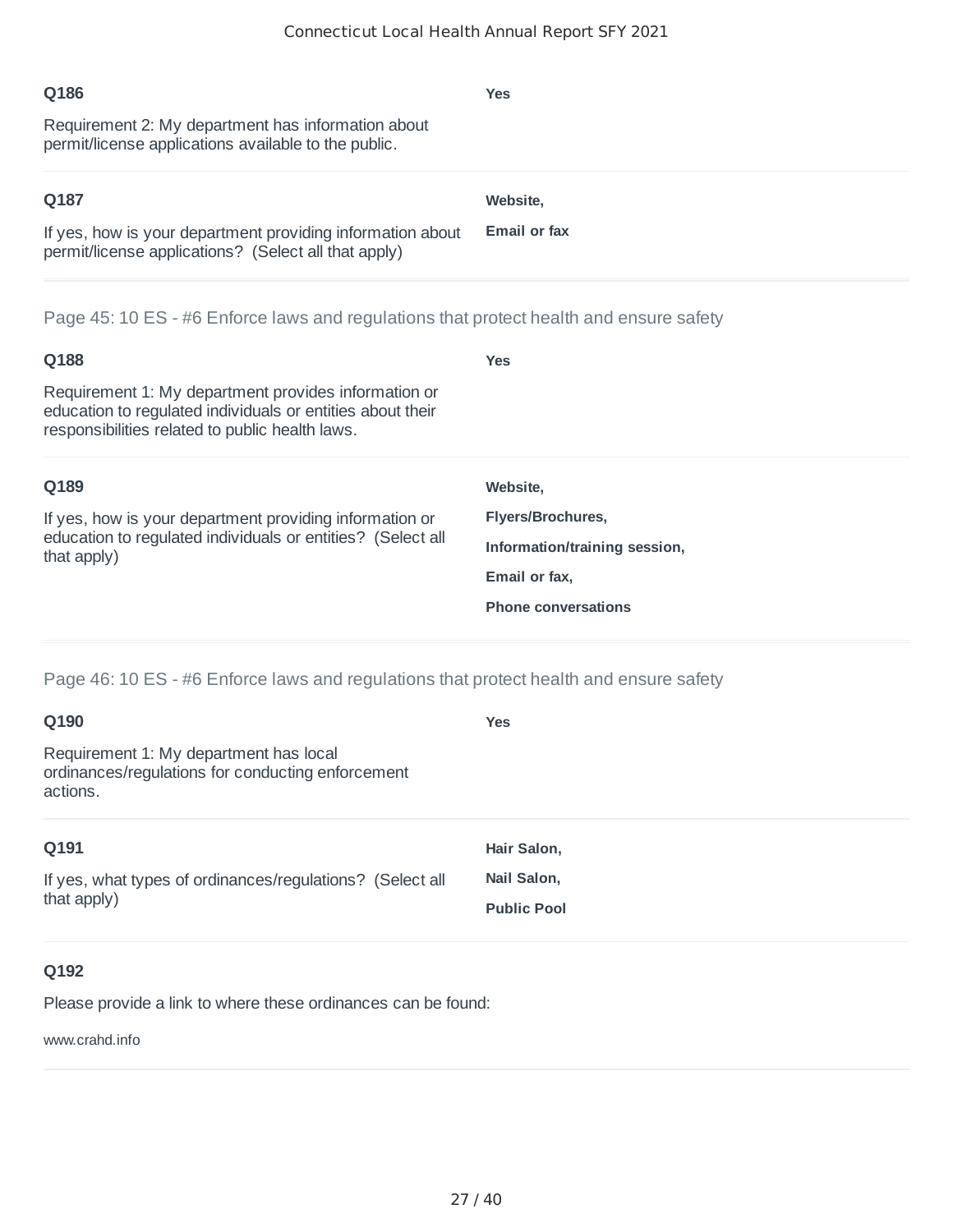**No**

#### **Q193**

Requirement 2: My department has a written procedure or protocol (e.g. decision tree) for enforcement program areas.

#### **Q194**

**Respondent skipped this question**

If yes, please upload the protocol.

### **Q195**

**No**

If no, is the protocol in development?

Page 47: 10 ES - #6 Enforce laws and regulations that protect health and ensure safety

| Q196                                                                                                                                                                              | <b>Yes</b>                           |
|-----------------------------------------------------------------------------------------------------------------------------------------------------------------------------------|--------------------------------------|
| Requirement 1: My department maintains a database or<br>log of inspection reports with action taken, current status,<br>follow-up, return inspections, and final results/closure. |                                      |
| Q197                                                                                                                                                                              | Infectious disease (CTEDSS - MAVEN), |
| If yes, what is/are the database(s) or $log(s)$ ? (Select all<br>that apply)                                                                                                      | Spreadsheet,                         |
|                                                                                                                                                                                   | Childhood Lead (CTSITE - MAVEN)      |
| Page 48: 10 ES - #6 Enforce laws and regulations that protect health and ensure safety                                                                                            |                                      |

| Q198                                                                                                       | Yes                 |
|------------------------------------------------------------------------------------------------------------|---------------------|
| Requirement 1: My department has a database or log of<br>actions related to investigations and complaints. |                     |
| Q199                                                                                                       | Meetings,           |
| If yes, does the database or log document? (Select all that<br>apply)                                      | <b>Legal orders</b> |

Page 49: Copy of page: 10 ES - #6 Enforce laws and regulations that protect health and ensure safety

### **Q200**

**Yes**

Requirement 1: My department analyzes the information in the database or log of investigations and complaints.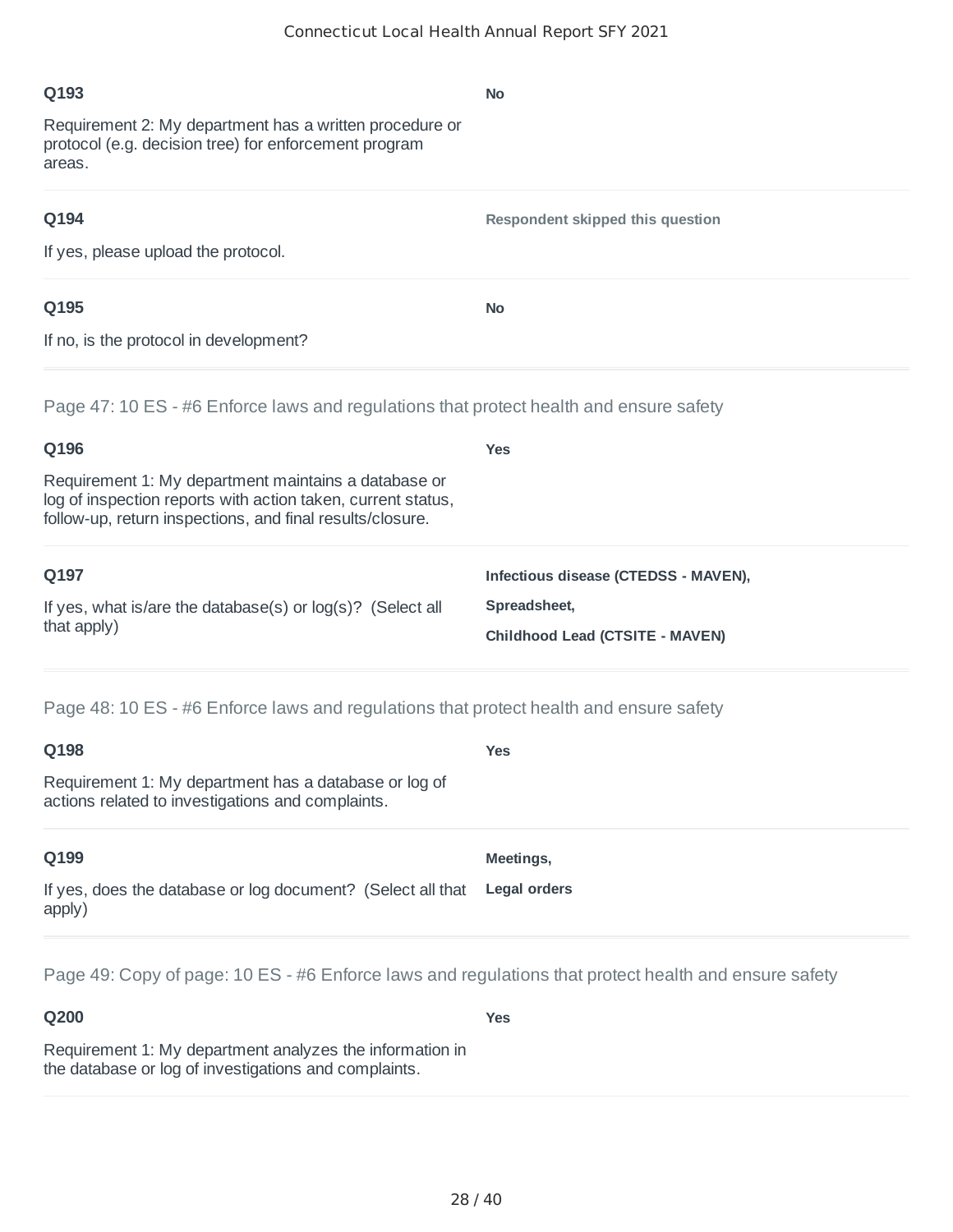| Q201                                                                                                                                                                                                                                         | <b>Statutory requirements,</b>                           |
|----------------------------------------------------------------------------------------------------------------------------------------------------------------------------------------------------------------------------------------------|----------------------------------------------------------|
| If yes, does your department analyze the data for? (Select<br>all that apply)                                                                                                                                                                | Patterns and trends,                                     |
|                                                                                                                                                                                                                                              | Performance improvement for the enforcement program<br>л |
|                                                                                                                                                                                                                                              | Development of a summary annual report                   |
| Q202                                                                                                                                                                                                                                         | <b>Yes</b>                                               |
| Requirement 2: My department conducts debriefings or<br>other methods to evaluate what worked well, to identify<br>problems and recommends changes in the<br>investigation/response procedure to the enforcement<br>protocols or procedures. |                                                          |

Page 50: 10 ES - #6 Enforce laws and regulations that protect health and ensure safety

| Q203                                                                                                                           | <b>Yes</b>                    |
|--------------------------------------------------------------------------------------------------------------------------------|-------------------------------|
| Requirement 1: My department has a protocol for notifying<br>other agencies and the public of enforcement activities.          |                               |
| Q204                                                                                                                           | Minutes from public meetings, |
| If yes, how does your department notify other agencies<br>and the public of enforcement activities? (Select all that<br>apply) | Emails,                       |
|                                                                                                                                | <b>Reports</b>                |
|                                                                                                                                |                               |

#### **Q205**

**Respondent skipped this question**

If no, is the protocol in development?

Page 51: 10 ES - #7 Link people to needed personal health services and assure the provision of health care

# **Q206**

**Yes**

Requirement 1: My department participates in a collaborative process to assess the availability of health care services to the population.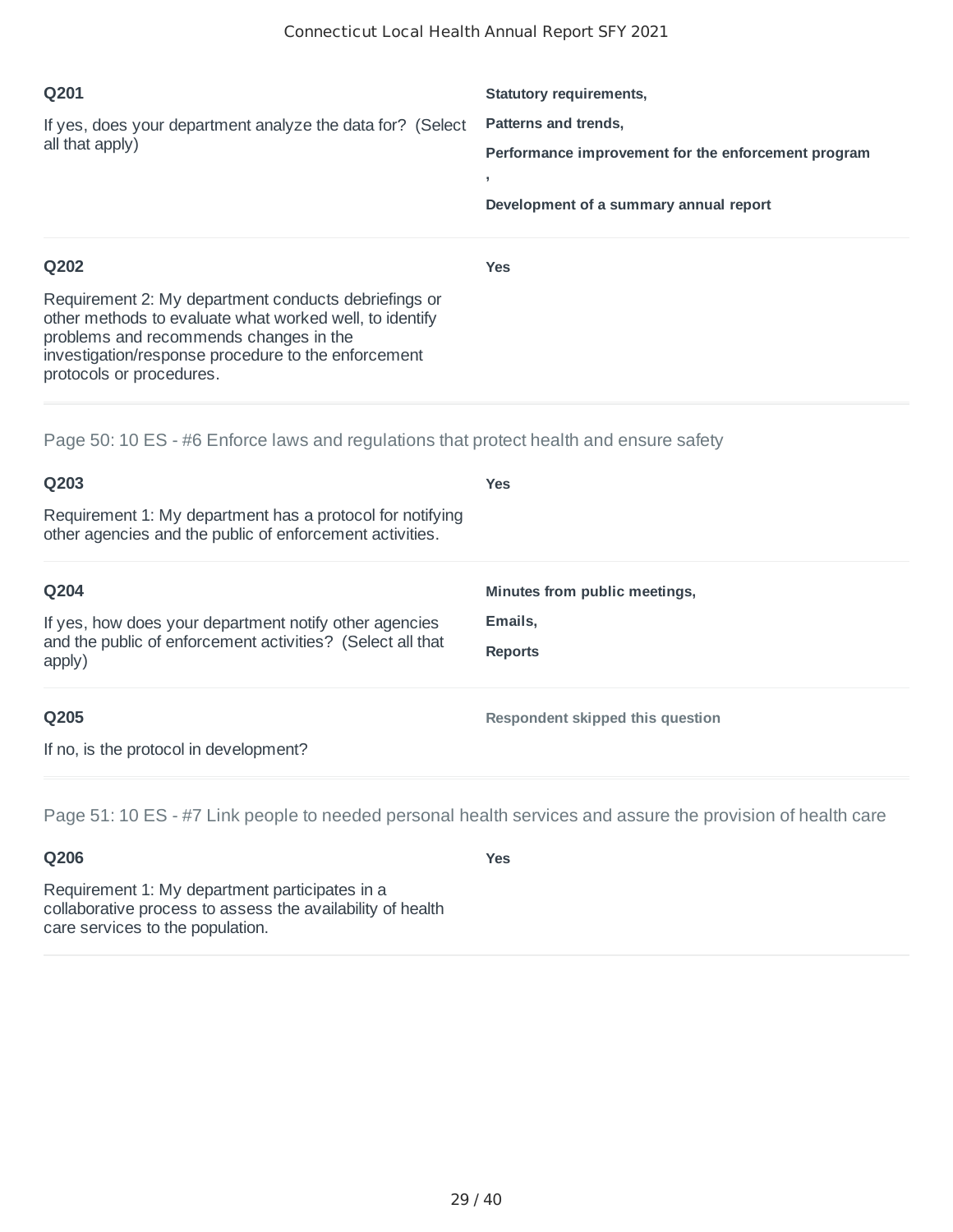| Q207<br>If yes, with whom does your department collaborate to<br>assess the availability of health care services? (Select all<br>that apply)                                                                                    | Health care providers,<br>Social service organizations,<br>Private sector employers,<br>Community based organizations,<br><b>Local Coalitions,</b><br>Specific populations who may lack health care and/ or<br>experience barriers to service (e.g., disabled, non-<br>English speaking) |
|---------------------------------------------------------------------------------------------------------------------------------------------------------------------------------------------------------------------------------|------------------------------------------------------------------------------------------------------------------------------------------------------------------------------------------------------------------------------------------------------------------------------------------|
| Q208<br>If yes, do you maintain documentation (agendas, minutes,<br>rosters) of the collaborative process/meetings?                                                                                                             | <b>No</b>                                                                                                                                                                                                                                                                                |
| Q209<br>Requirement 2: My department shares public health data<br>for assessment and planning purposes.                                                                                                                         | <b>Yes</b>                                                                                                                                                                                                                                                                               |
| Q210<br>If yes, how does your department share the data? (Select<br>all that apply)                                                                                                                                             | Reports,<br><b>Emails</b>                                                                                                                                                                                                                                                                |
| Q211<br>Requirement 3: My department assesses emerging<br>issues that may impact access to care.                                                                                                                                | <b>Yes</b>                                                                                                                                                                                                                                                                               |
| Q212<br>If yes, please provide an example of an emerging issue.<br><b>COVID</b>                                                                                                                                                 |                                                                                                                                                                                                                                                                                          |
| Page 52: 10 ES - #7 Link people to needed personal health services and assure the provision of health care<br>Q213<br>Requirement 1: My department has a process for<br>identifying populations who lack access to health care. | <b>Yes</b>                                                                                                                                                                                                                                                                               |

| Q214                                                                   | <b>Community groups,</b>      |
|------------------------------------------------------------------------|-------------------------------|
| If yes, how are the populations identified? (Select all that<br>apply) | <b>Public Health Partners</b> |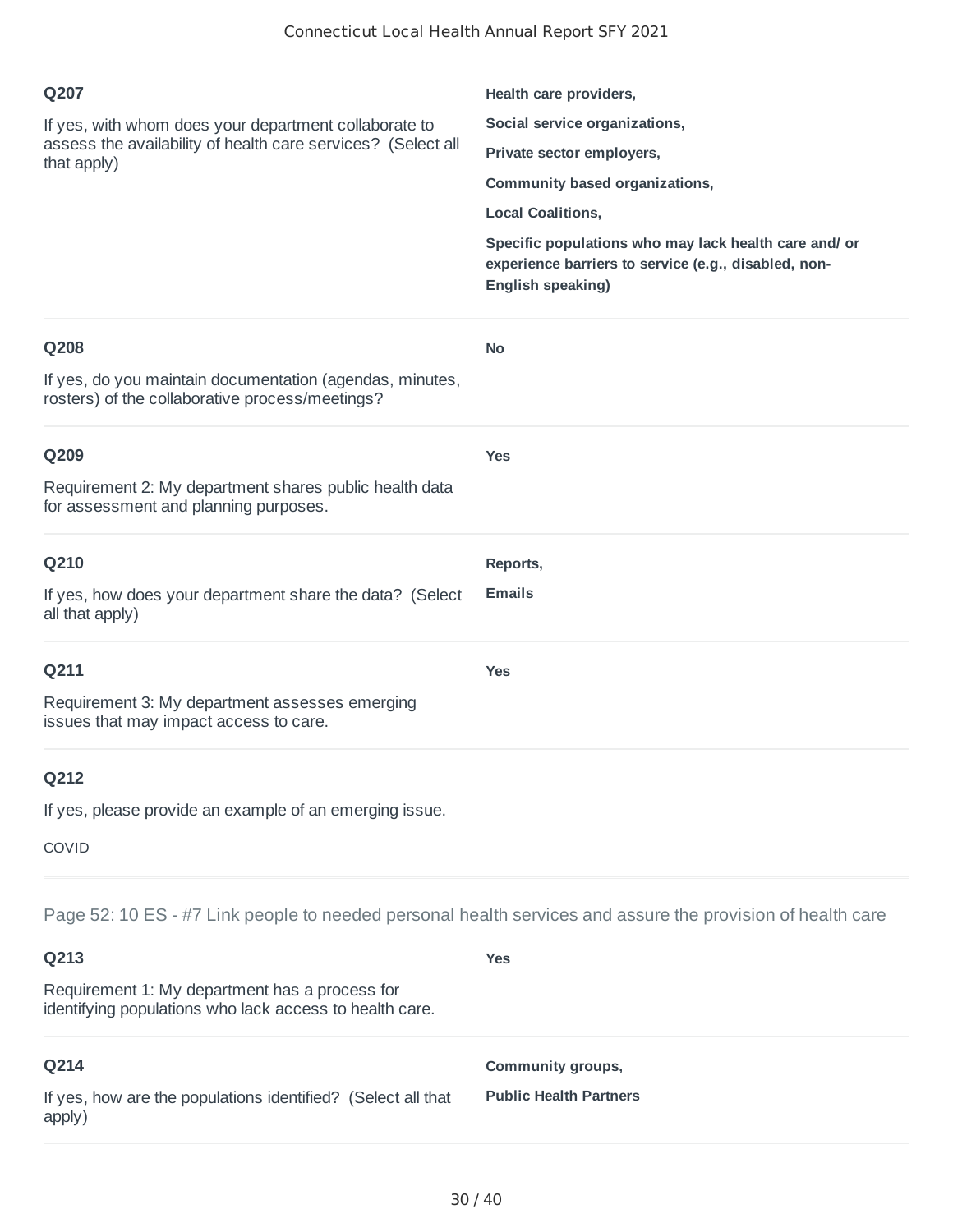## **Q215**

Requirement 2: My department has a report or has developed a report that identifies populations who experience barriers to health care services.

## **Q216**

If yes, in the report, are the populations who experience barriers identified by the following? (Select all that apply)

Page 53: 10 ES - #7 Link people to needed personal health services and assure the provision of health care

| Q217                                                                                                                                                                                                                                                    | <b>Yes</b>                                                                                                                                                                                                                                                                                                                                                                                                                                                                                                               |
|---------------------------------------------------------------------------------------------------------------------------------------------------------------------------------------------------------------------------------------------------------|--------------------------------------------------------------------------------------------------------------------------------------------------------------------------------------------------------------------------------------------------------------------------------------------------------------------------------------------------------------------------------------------------------------------------------------------------------------------------------------------------------------------------|
| Requirement 1: My department has a process used to<br>identify gaps in health care services and barriers to health<br>care services.                                                                                                                    |                                                                                                                                                                                                                                                                                                                                                                                                                                                                                                                          |
| Q218<br>If yes, how are the gaps in health care services and<br>barriers to care identified? (Select all that apply)                                                                                                                                    | <b>Community Health Assessment,</b><br>Studies of groups or populations                                                                                                                                                                                                                                                                                                                                                                                                                                                  |
| Q219<br>Requirement 2: My department has a report or developed<br>a report of analysis of data from various sources that<br>identify and describe gaps in access to health care<br>services and barriers to health care services in my<br>jurisdiction. | <b>Yes</b>                                                                                                                                                                                                                                                                                                                                                                                                                                                                                                               |
| Q220<br>If yes, does the report include? (Select all that apply)                                                                                                                                                                                        | Assessment of capacity and distribution of health care<br>providers<br>Assessment of the availability of health care services,<br>for example, clinical preventive services, EMS,<br>emergency departments, urgent care, occupational<br>medicine, ambulatory care (primary and specialty),<br>inpatient care, chronic disease care (e.g., diabetic care,<br>HIV health services), dental, and other health care<br>services.<br>Assessment of cause(s) for lack of access to services<br>and barriers to access to care |

Page 54: 10 ES - #7 Link people to needed personal health services and assure the provision of health care

**Special health needs**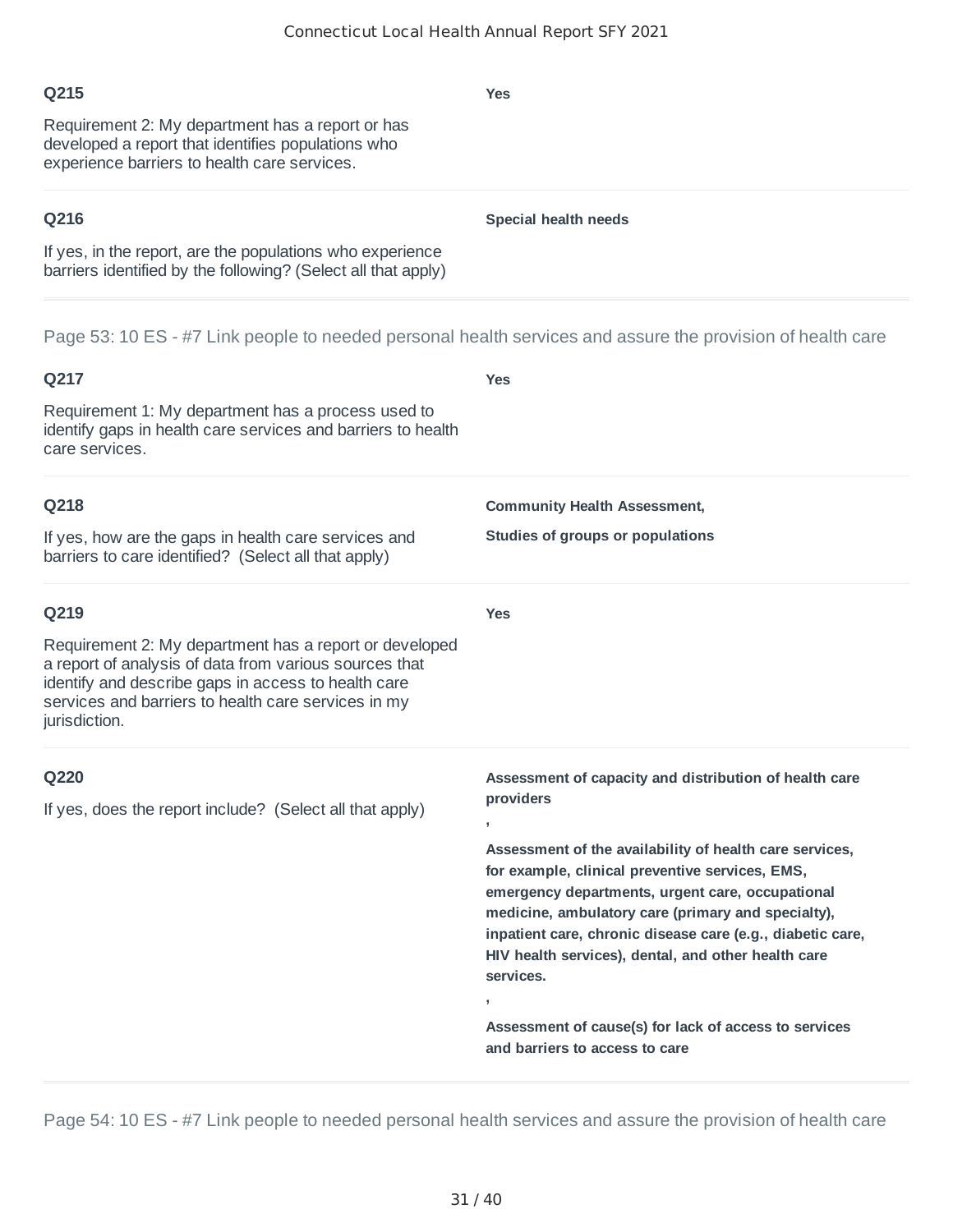| Q221                                                                                                                                                             | <b>Yes</b>                                                                                                                                                                                                                            |
|------------------------------------------------------------------------------------------------------------------------------------------------------------------|---------------------------------------------------------------------------------------------------------------------------------------------------------------------------------------------------------------------------------------|
| Requirement 1: My department participates in a<br>collaborative process for developing strategies to improve<br>access to health care.                           |                                                                                                                                                                                                                                       |
| Q222<br>If yes, what strategies has the coalition developed to<br>improve access to health care services and reduce<br>barriers to care? (Select all that apply) | Linking individuals with needed and convenient<br>services<br>л,<br>Establishing systems of care in partnership with other<br>members of the community<br>л,<br>Addressing transportation barriers,<br><b>Addressing clinic hours</b> |

Page 55: 10 ES - #7 Link people to needed personal health services and assure the provision of health care

| Q223                                                                                                                                                       | <b>Yes</b>                                                                                                                              |
|------------------------------------------------------------------------------------------------------------------------------------------------------------|-----------------------------------------------------------------------------------------------------------------------------------------|
| Requirement 1: My department has collaboratively<br>implemented strategies to improve access to health care<br>services for those who experience barriers. |                                                                                                                                         |
| Q224                                                                                                                                                       | Coordination of service programs to optimize access                                                                                     |
| If yes, what strategies have been implemented to improve<br>access to health care services? (Select all that apply)                                        | (e.g., WIC, immunizations, and lead testing)                                                                                            |
|                                                                                                                                                            | Cooperative system of referrals between partners that<br>shows the methods used to link individuals with<br>needed health care services |
|                                                                                                                                                            | ٠                                                                                                                                       |
|                                                                                                                                                            | Case management                                                                                                                         |

Page 56: 10 ES - #7 Link people to needed personal health services and assure the provision of health care

| Q225                                                                                                                                                                                                        | Yes                                                                                |
|-------------------------------------------------------------------------------------------------------------------------------------------------------------------------------------------------------------|------------------------------------------------------------------------------------|
| Requirement 1: My department has initiatives to ensure<br>that access and barriers are addressed in a culturally<br>competent manner and take into account cultural,<br>language and low literacy barriers. |                                                                                    |
| Q226<br>If yes, what are some of the initiatives? (Select all that<br>apply)                                                                                                                                | Collaboration with other municipal departments (e.g.,<br>schools, social services) |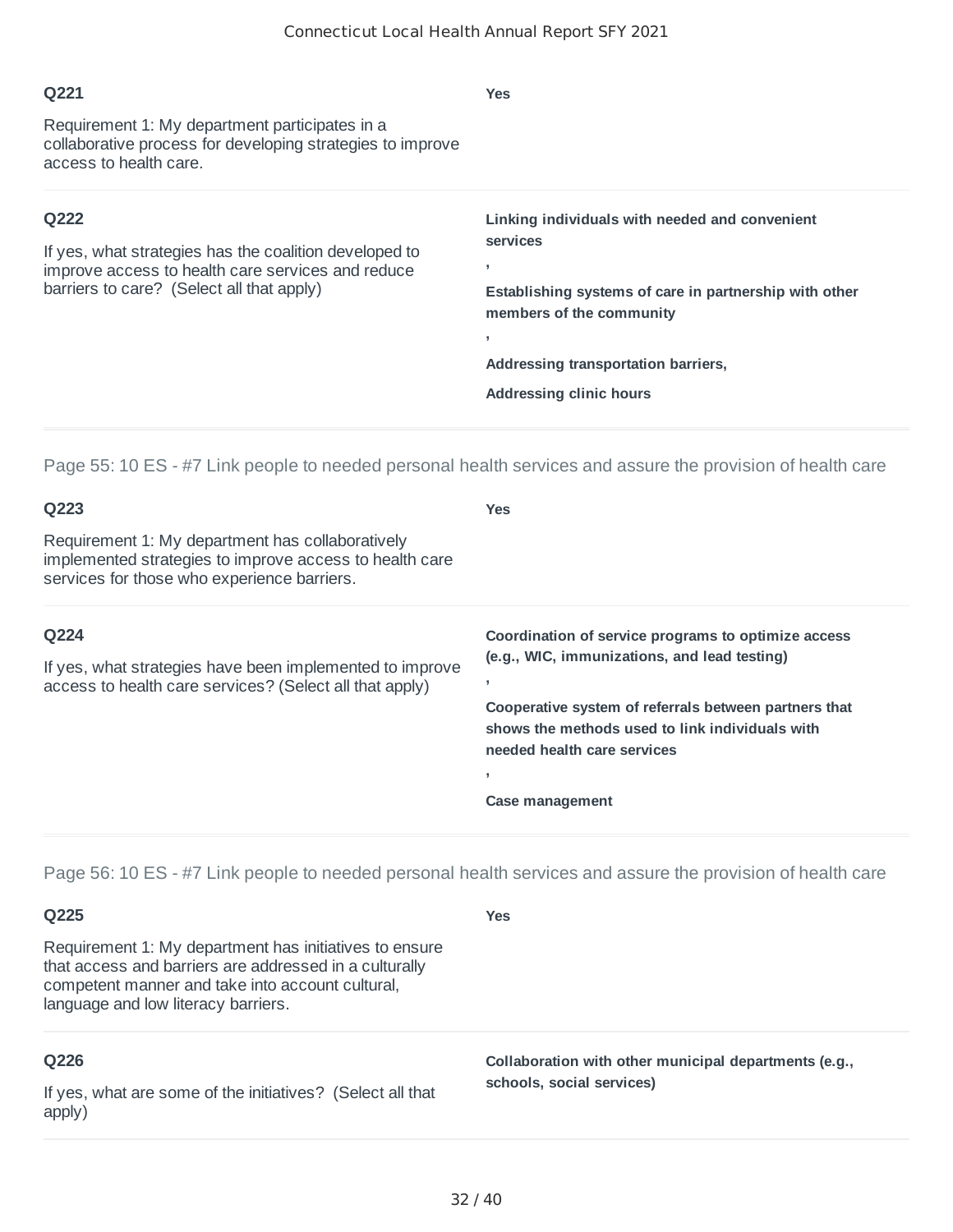**Yes**

### Page 57: 10 ES - #8 Assure competent public and personal health care workforce

#### **Q227**

Requirement 1: My department actively promotes public health as a career choice.

### **Q228**

If yes, how? (Select all that apply)

**Collaboration with a school or college of public health to host interns/volunteers**

Page 58: 10 ES - #8 Assure competent public and personal health care workforce

| Q229                                                                    | <b>Yes</b>                                                                                                                                                                                           |  |
|-------------------------------------------------------------------------|------------------------------------------------------------------------------------------------------------------------------------------------------------------------------------------------------|--|
| Requirement 1: My department has a workforce<br>development plan.       |                                                                                                                                                                                                      |  |
| Q230                                                                    | Address the collective capacity and capability of the<br>department workforce                                                                                                                        |  |
| If yes, does the workforce development plan? (Select all<br>that apply) | $\mathbf{r}$                                                                                                                                                                                         |  |
|                                                                         | Address gaps in capacity and capabilities and include<br>strategies to address them                                                                                                                  |  |
|                                                                         |                                                                                                                                                                                                      |  |
|                                                                         | Acknowledge the changing environment and include<br>consideration of areas where the technology advances<br>quickly, such as information management and (digital)<br>communication science           |  |
|                                                                         |                                                                                                                                                                                                      |  |
|                                                                         | Acknowledge the changing environment and include<br>considerations of areas where the field is advancing; for<br>example, emergency preparedness training, health<br>equity, and cultural competence |  |
|                                                                         |                                                                                                                                                                                                      |  |
|                                                                         | Include an assessment of current staff competencies<br>against the adopted core competencies                                                                                                         |  |
|                                                                         |                                                                                                                                                                                                      |  |
|                                                                         | Include training schedules and a description of the<br>material or topics to be addressed in the training<br>curricula to address gaps in staff competencies<br>$\mathbf{I}$                         |  |
|                                                                         | Include a description of barriers/inhibitors to the<br>achievement of closing gaps or addressing future needs<br>in capacity and capabilities and strategies to address<br>those barriers/inhibitors |  |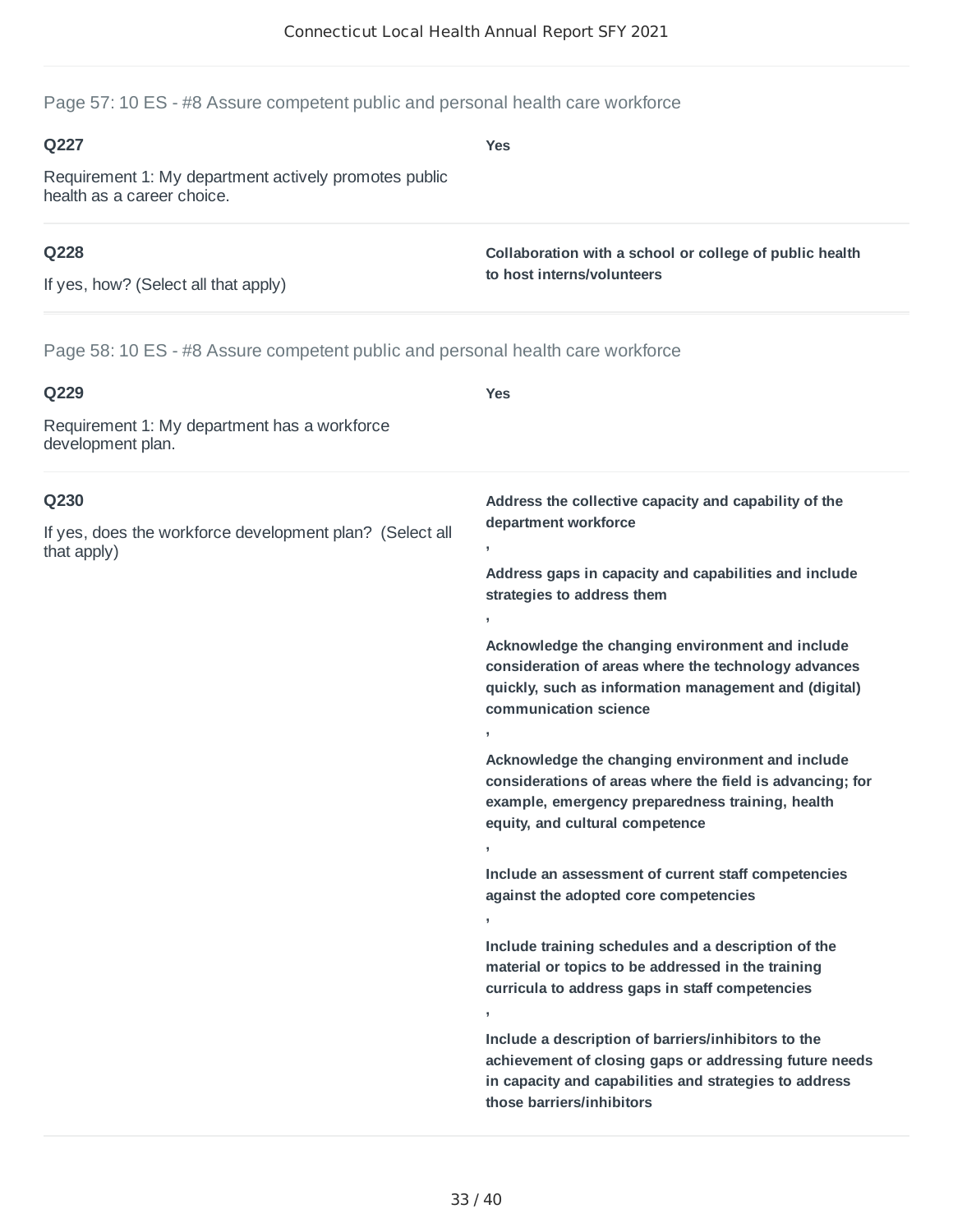**Yes**

**Respondent skipped this question**

**Completed assessment of current staff competencies**

#### **Q231**

If no, is the plan in development?

### **Q232**

Requirement 2: My department has implemented its workforce development strategies.

### **Q233**

If yes, what workforce development strategies have been implemented? (Select all that apply)

Page 59: 10 ES - #8 Assure competent public and personal health care workforce

| Q234                                                                                      | Yes                                                                                                                                                                                                                                     |
|-------------------------------------------------------------------------------------------|-----------------------------------------------------------------------------------------------------------------------------------------------------------------------------------------------------------------------------------------|
| Requirement 1: My department ensures a competent<br>workforce.                            |                                                                                                                                                                                                                                         |
| Q235                                                                                      | Documented process for recruitment of qualified staff,                                                                                                                                                                                  |
| If yes, how does your department ensure a competent<br>workforce? (Select all that apply) | Policies for recruitment of individuals who reflect the<br>demographics of the population served                                                                                                                                        |
|                                                                                           | л.                                                                                                                                                                                                                                      |
|                                                                                           | Staff retention activities (e.g., employee satisfaction<br>survey results, needs assessments of work<br>environment, reward and recognition programs, career<br>ladders, promotion opportunities, and supervisor<br>mentoring programs) |
|                                                                                           | $\mathbf{r}$                                                                                                                                                                                                                            |
|                                                                                           | Protocol/process to verify staff qualifications,                                                                                                                                                                                        |
|                                                                                           | Documents that the qualifications have been verified for<br>all staff hired in the past 2 years                                                                                                                                         |

Page 60: 10 ES - #8 Assure competent public and personal health care workforce

**Q236**

**Yes**

Requirement 1: My department documents staff's completion of their professional development activities.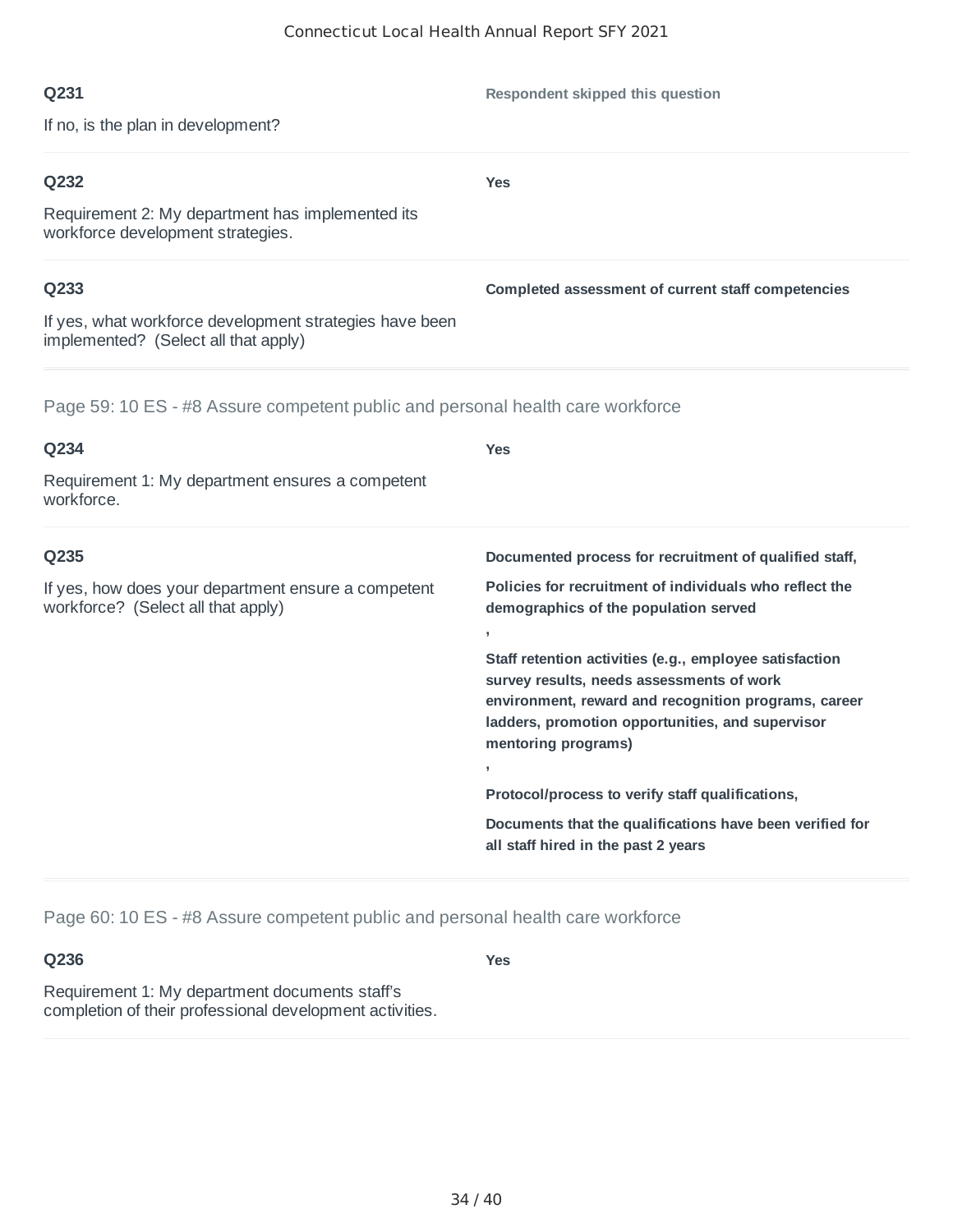| Q237<br>If yes, what types of professional development activities?<br>(Select all that apply)                       | Continuing education for certifications/licenses,<br>Training opportunities (e.g., HIPAA, emergency<br>response, methods for the presentation of data, health<br>equity, and communications)<br>э.<br>Mentoring,<br>Job shadowing,<br>Learning by teaching,<br>Tuition reimbursement/time-off for classes                                                                                                                                                                                                                                                                                                                                                                         |
|---------------------------------------------------------------------------------------------------------------------|-----------------------------------------------------------------------------------------------------------------------------------------------------------------------------------------------------------------------------------------------------------------------------------------------------------------------------------------------------------------------------------------------------------------------------------------------------------------------------------------------------------------------------------------------------------------------------------------------------------------------------------------------------------------------------------|
| Q238<br>Requirement 2: My department provides leadership and/or<br>management development training programs.        | <b>Yes</b>                                                                                                                                                                                                                                                                                                                                                                                                                                                                                                                                                                                                                                                                        |
| Q239<br>If yes, what type of leadership and/or management<br>development training programs? (Select all that apply) | <b>Meetings and conferences</b>                                                                                                                                                                                                                                                                                                                                                                                                                                                                                                                                                                                                                                                   |
| Q240<br>Requirement 3: My department provides an environment<br>in which employees are supported in their jobs.     | <b>Yes</b>                                                                                                                                                                                                                                                                                                                                                                                                                                                                                                                                                                                                                                                                        |
| Q241<br>If yes, how does your department provide a supportive<br>environment? (Select all that apply)               | Supporting staff's regulatory work, which can be met<br>with resistance<br>Seeking staff input on professional development goals,<br>Providing professional development opportunities,<br>Providing tuition reimbursement,<br>Maintaining institutional memory, the transfer of<br>knowledge, succession planning<br>$\mathbf{I}$<br>Encouraging systems thinking, change management,<br>data use for decisions, and a culture of quality<br>improvement<br>э.<br>Providing collaborative learning opportunities (e.g.,<br>participation on boards, committees, and task forces in<br>community, collaborative planning sessions, shared<br>reviews of program evaluations, etc.) |

Page 61: Copy of page: 10 ES -#9 Evaluate effectiveness, accessibility, and quality of personal and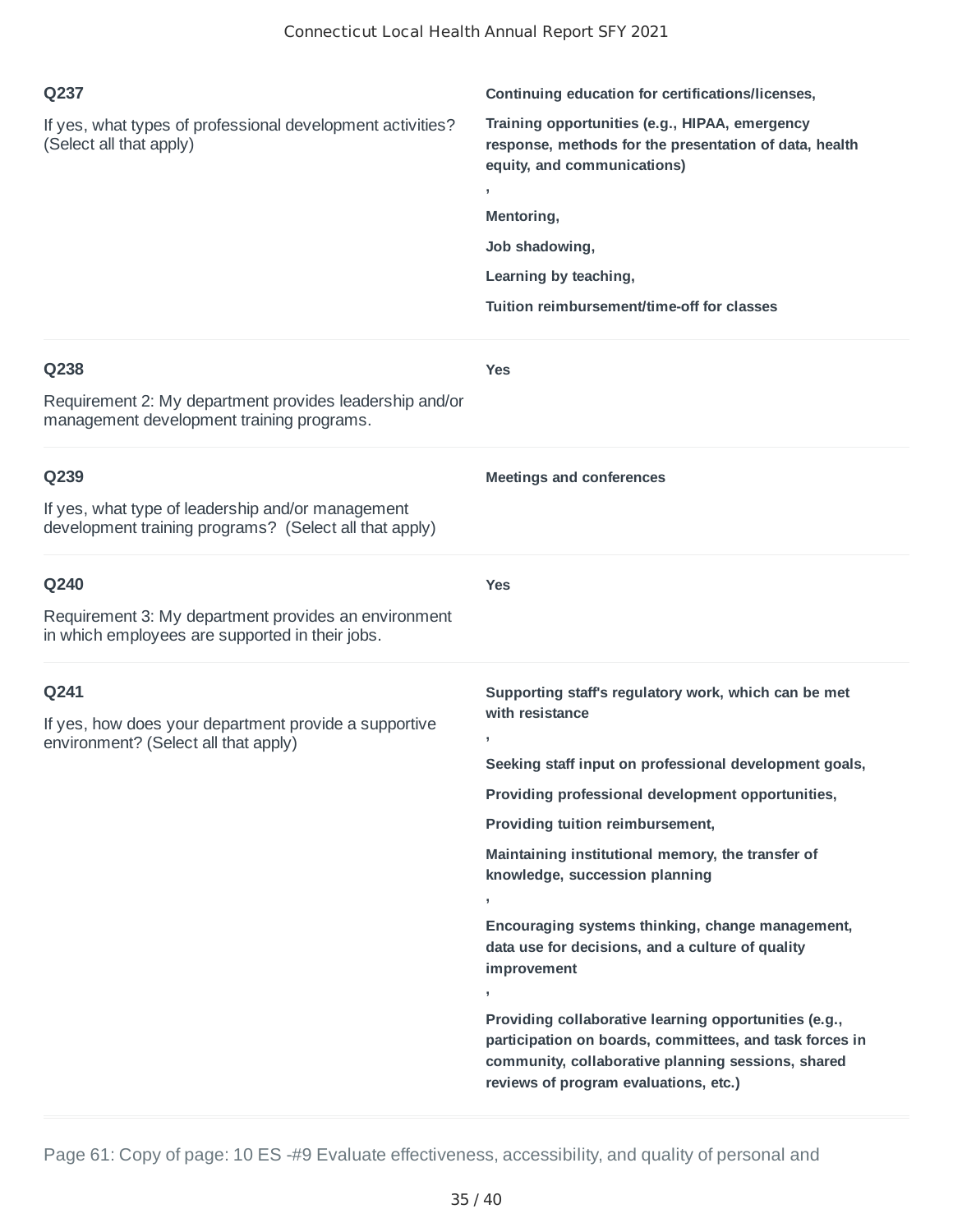#### **Q242** Requirement 1: My department has adopted a performance management system with input from staff and leadership. **Yes Q243** If yes, does the performance management system include? (Select all that apply) **Performance standards, including goals, targets and indicators, and the communication of expectations , Performance measurement including data systems and collection , Progress reporting including analysis of data, communication of analysis results, and a regular reporting cycle ,**

**A process to use data analysis and manage change for quality improvement and towards creating a learning organization**

#### **Q244**

**Respondent skipped this question**

If no, is the department in the process of adopting a system?

Page 62: 10 ES -#9 Evaluate effectiveness, accessibility, and quality of personal and population-based health

| Q245                                                                                                                               | <b>Yes</b>                                                                    |
|------------------------------------------------------------------------------------------------------------------------------------|-------------------------------------------------------------------------------|
| Requirement 1: My department has a committee or team<br>that is responsible for implementing the performance<br>management system. |                                                                               |
| Q246                                                                                                                               | Set goals and objectives with identified timeframes,                          |
| If yes, does the committee or team? (Select all that apply)                                                                        | Monitor performance to meet the goals and objectives<br>and timeframes        |
|                                                                                                                                    | $\overline{1}$                                                                |
|                                                                                                                                    | Document performance to meet the goals and<br>objectives and timeframes       |
|                                                                                                                                    | э.                                                                            |
|                                                                                                                                    | Document performance results, opportunities for<br>improvement and next steps |
|                                                                                                                                    | $\overline{1}$                                                                |
|                                                                                                                                    | Develop and complete a performance management self-<br>assessment             |
|                                                                                                                                    |                                                                               |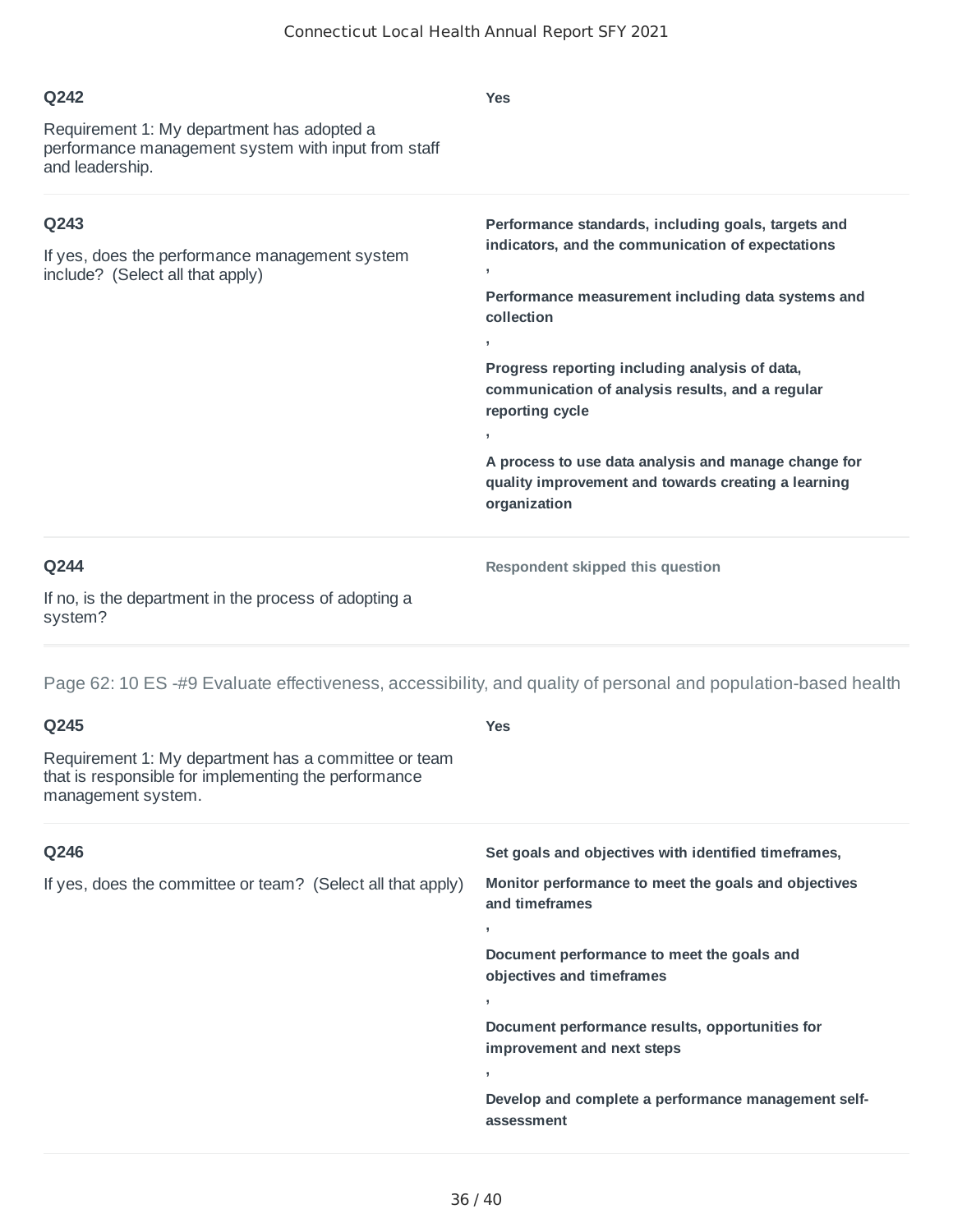| O <sub>247</sub>                                                                                                | Licensing/permitting program,                                   |
|-----------------------------------------------------------------------------------------------------------------|-----------------------------------------------------------------|
| If yes, for which area(s) has the performance<br>management system been implemented? (Select all that<br>apply) | Human resources functions,                                      |
|                                                                                                                 | Staff professional development (i.e., career related<br>skills) |
|                                                                                                                 |                                                                 |
|                                                                                                                 | Workforce development (i.e., job related skills)                |

Page 63: 10 ES -#9 Evaluate effectiveness, accessibility, and quality of personal and population-based health

| Q248                                                                                                                       | <b>Yes</b>                       |
|----------------------------------------------------------------------------------------------------------------------------|----------------------------------|
| Requirement 1: My department collects, analyzes, and<br>draws conclusions from feedback from different customer<br>groups. |                                  |
| Q249                                                                                                                       | Governing entities,              |
| If yes, what groups have you surveyed? (Select all that                                                                    | Food establishment owners,       |
| apply)                                                                                                                     | Clients of programs,             |
|                                                                                                                            | <b>Patients services</b>         |
| Q250                                                                                                                       | <b>No</b>                        |
| Requirement 2: My department has implemented<br>changes/improvements based on the customer feedback.                       |                                  |
| Q251                                                                                                                       | Respondent skipped this question |
| If yes, what is one (1) change that your department has<br>implemented?                                                    |                                  |
| Page 64: 10 ES -#9 Evaluate effectiveness, accessibility, and quality of personal and population-based health              |                                  |
| Q252                                                                                                                       | <b>Yes</b>                       |
| Requirement 1: My department provides staff<br>development in performance management.                                      |                                  |
| Q253                                                                                                                       | Trainings/presentations,         |
| If yes, how does your department provide staff<br>development in performance management? (Select all<br>that apply)        | <b>Training materials</b>        |

Page 65: 10 ES - #9 Evaluate effectiveness, accessibility, and quality of personal and population-based health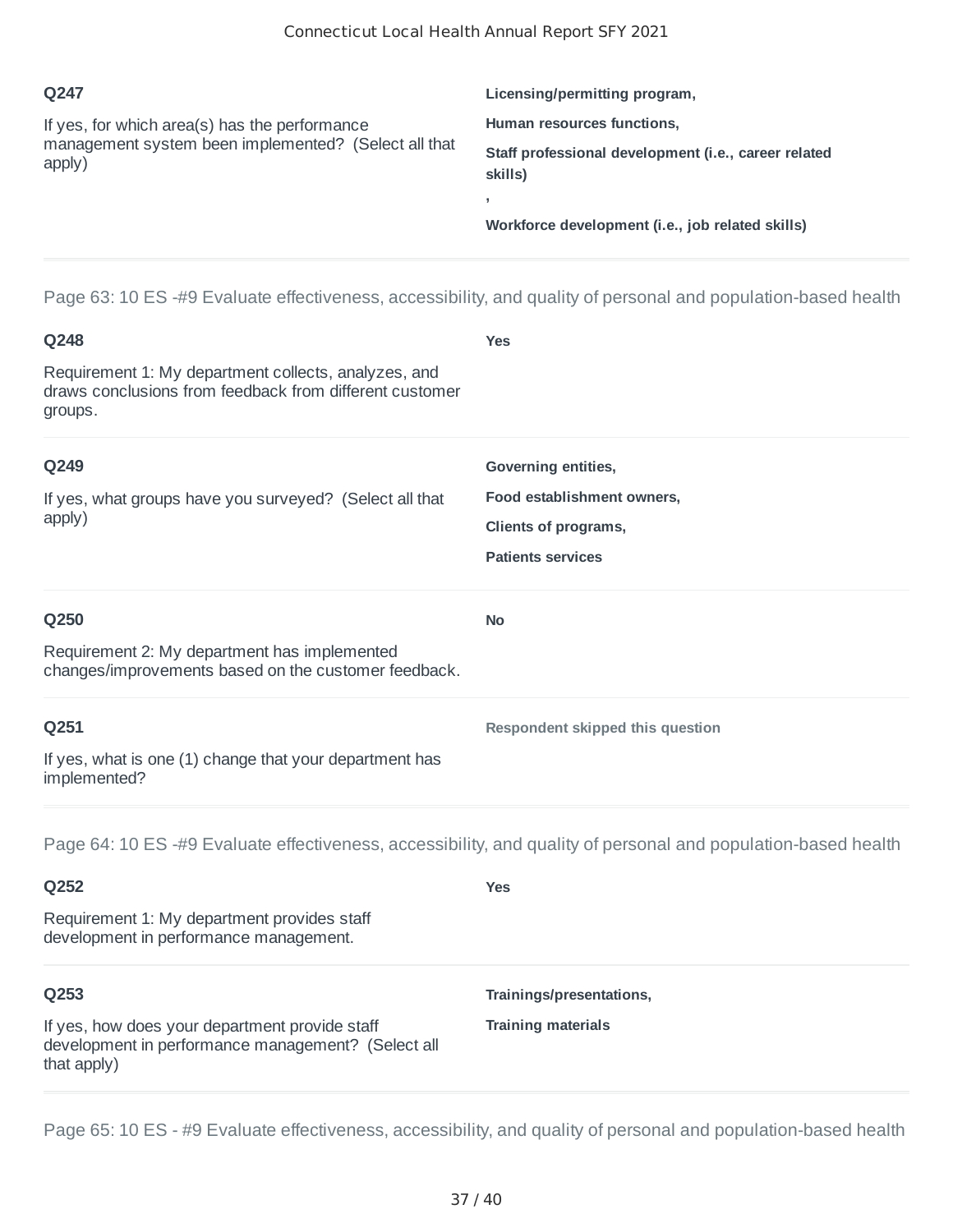| O <sub>254</sub>                                                                                             | Yes                                          |
|--------------------------------------------------------------------------------------------------------------|----------------------------------------------|
| Requirement 1: My department has a written quality<br>improvement (QI) plan that is dated within five years. |                                              |
| Q255                                                                                                         | Quality improvement terms to create a common |

**,**

**in the organization**

**vocabulary and a clear, consistent message**

**Culture of quality and the desired future state of quality**

# **, Key elements of the quality improvement effort's structure (e.g., organization structure, roles and responsibilities, staffing, budget and resource allocation) , Types of quality improvement training available and conducted within the organization , Project identification, alignment with strategic plan and initiation process , Quality improvement goals, objectives, and measures with time-framed targets , The department's approach to how the quality improvement plan is monitored: data are collected and analyzed, progress reported toward achieving stated goals and objectives, and actions taken to make improvements based on progress reports and ongoing data monitoring and analysis , Regular communication of quality improvement activities conducted in the organization , Process to assess the effectiveness of the quality improvement plan and activities Q256 Respondent skipped this question**

If no, where is your department in the process? (Select one)

If yes, does the QI plan address the following? (Select all

that apply)

Page 66: 10 ES -#9 Evaluate effectiveness, accessibility, and quality of personal and population-based health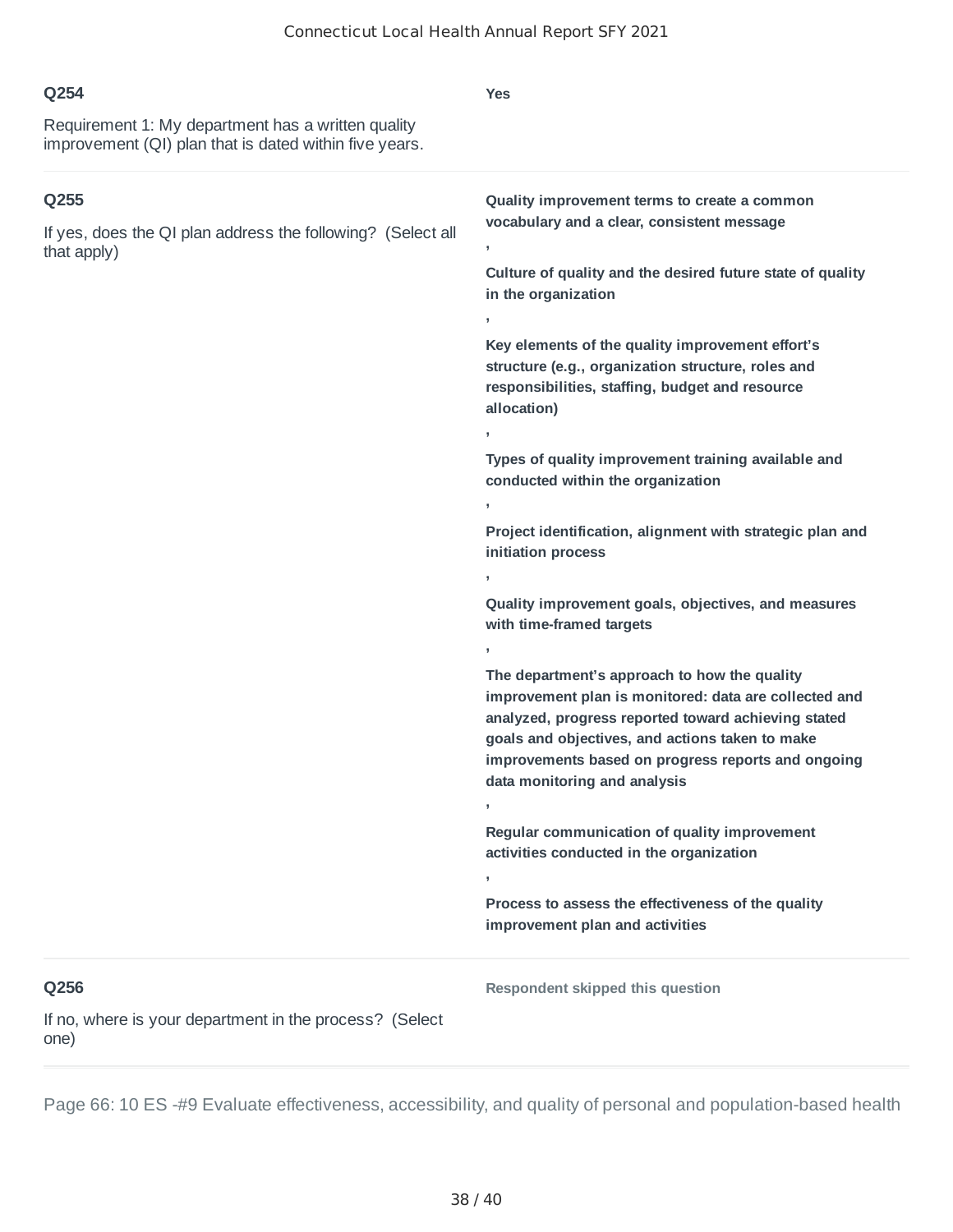| Q257                                                                                                                     | <b>Yes</b>                                                                                                             |
|--------------------------------------------------------------------------------------------------------------------------|------------------------------------------------------------------------------------------------------------------------|
| Requirement 1: My department has documentation of<br>implemented quality improvement activities based on the<br>QI plan. |                                                                                                                        |
| Q258                                                                                                                     | How staff problem-solved and planned the improvement                                                                   |
| If yes, did the documented QI activities include the<br>following? (Select all that apply)                               | У.                                                                                                                     |
|                                                                                                                          | How staff selected the problem/process to address and<br>described the improvement opportunity                         |
|                                                                                                                          | ÷                                                                                                                      |
|                                                                                                                          | How staff described the current process surrounding<br>the identified improvement opportunity                          |
|                                                                                                                          | У.                                                                                                                     |
|                                                                                                                          | How staff determined all possible causes of the problem<br>and agreed on contributing factors and root cause(s)        |
|                                                                                                                          | $\overline{1}$                                                                                                         |
|                                                                                                                          | How staff developed a solution and action plan,<br>including time-framed targets for improvement                       |
|                                                                                                                          | У.                                                                                                                     |
|                                                                                                                          | What the staff did to implement the solution or process<br>change                                                      |
|                                                                                                                          | $\mathbf{r}$                                                                                                           |
|                                                                                                                          | How staff reviewed and evaluated the result of the<br>change, and how they reflected and acted on what they<br>learned |

Page 67: 10 ES - #10 Research for new insights and innovative solutions to health problems

| Q259                                                                                                                               | <b>No</b>                        |
|------------------------------------------------------------------------------------------------------------------------------------|----------------------------------|
| Requirement 1: My department has incorporated an<br>evidence based or promising practice in a process,<br>program or intervention. |                                  |
| Q260                                                                                                                               | Respondent skipped this question |
| If yes, what is/are the source(s) of the evidence-based or<br>promising practice? (Select all that apply)                          |                                  |
| Q261                                                                                                                               | Respondent skipped this question |
| If yes, please upload or describe one promising practice<br>implemented.                                                           |                                  |